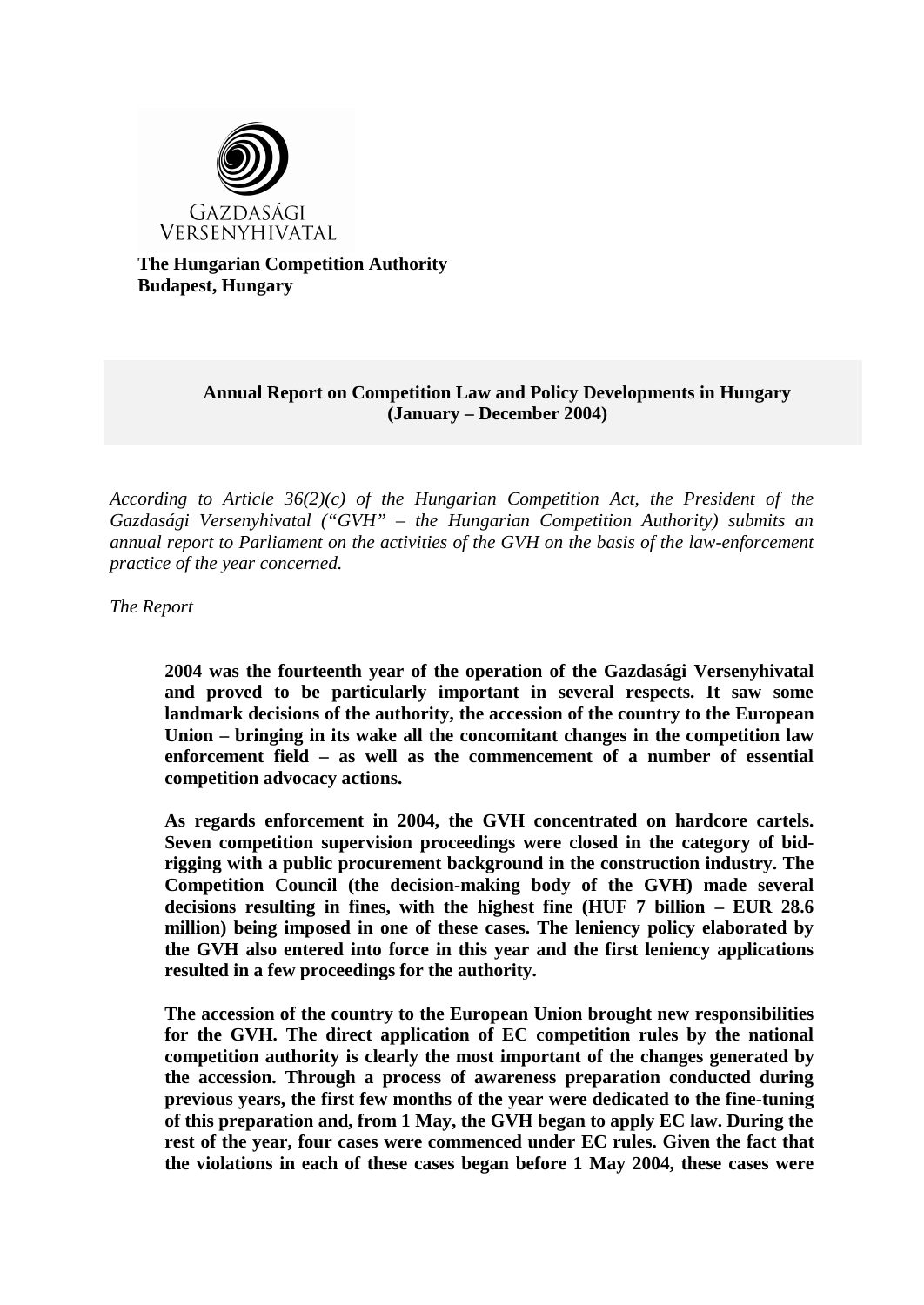**brought on parallel legal bases – the proceedings were conducted under both EC and Hungarian competition laws.**

**Being additionally responsible for the enforcement of rules on consumer fraud, the GVH in 2004 faced several instances of misleading advertisements concerning the curative effects attributable to certain medical products.**

**In the advocacy field, there were two actions to which attention should be drawn. One of them concerned professional services. The self regulations of several interest groups were surveyed and this exercise led – in some of the professions – to a voluntary adjustment of their rules. However, in the case of some of these interest groups, the GVH had to initiate competition supervision proceedings since the consultations on their self-regulatory rules did not achieve the expected results. The other example for the competition advocacy activities of the GVH was in the field of communications. The GVH closely co-operated with the National Communications Authority, through which the GVH participated in the analysis of the electronic communications markets and in the identification of significant market powers ("SMPs") for the purposes of an** *ex ante* **regulation.**

**More information may be found in this Report which is based upon the 2004 Annual Report of the GVH prepared for Parliament on the Authority's activities.** 

## **1. Brief introduction about Hungarian market developments and related issues**

## *1.1. Summary of major market developments in 2004*

In 2004 the strong national currency and generally the EU accession contributed to the increase of **import competition**, as this made foreign products more accessible and more easily tradable. This was especially felt on the agricultural and food-products' markets. In particular producers from Eastern Central Europe gained markets at the expense of Hungarian producers, which indicates structural problems in the industry.

In the **electricity industry** the ongoing market opening continued. From July 2004 all nonresidential customers have had the possibility of buying electricity either from the market supplied by public utilities or from the liberalised market. Motivated by the slowness of the market opening and in order to understand better the functioning of the market, the GVH initiated a sector investigation into the electricity market in 2004.

Also in 2004 the **natural gas market** was liberalised. As from 1 January gas power plants and large customers, and, as from 1 July all non-residential customers, were allowed to choose their source of supply. On the tender for the partial disposal of MOL's (Hungarian Oil Company) subsidiaries dealing with the wholesale, transport and storage of natural gas, E.on, a vertically-integrated energy company gave the most favourable offer. The European Commission will assess the deal due to the Community dimension of the transaction.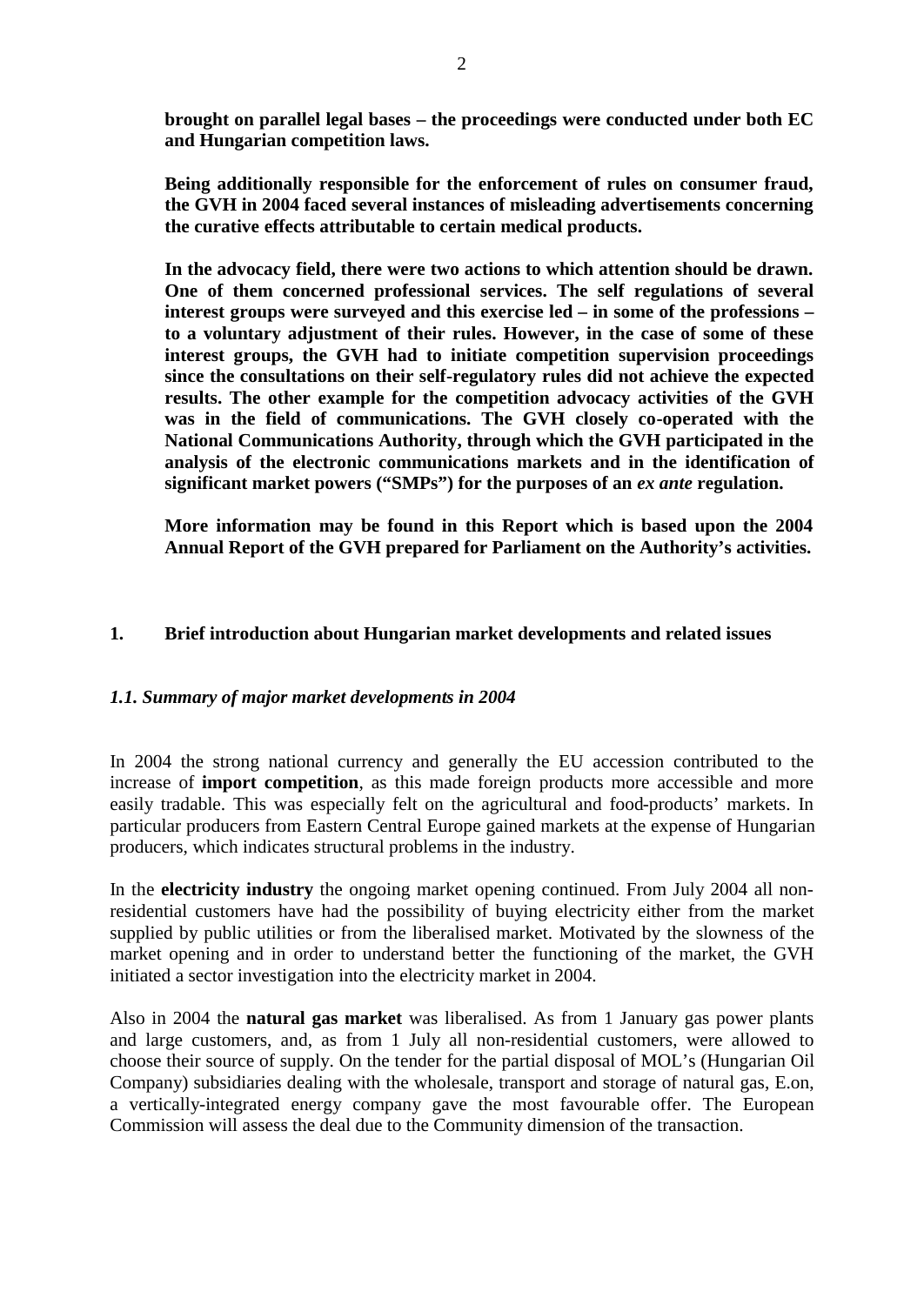With EU accession, partial liberalisation commenced in the **railway industry** as well. Shortly after the date of accession, three new private railway companies entered the Hungarian market. The new entrants faced difficulties on the market which could make it necessary to modify the regulatory environment.

In the **air transport** sector, the number and traffic volume of no-frills airlines increased substantially during 2004, which also had a beneficial effect on the traffic volumes of the Hungarian flag carrier Malév. Both the number of passengers at and the cargo volume of Budapest Ferihegy Airport increased well above the European industry average.

In the financial sector, the process of establishing a bank affiliate and the provision of crossborder services were largely simplified. As a result, nearly 50 credit institutions announced their intention to offer their services on the Hungarian market: nevertheless the effects of actual service provision were still not perceptible in 2004. Due to mergers in the sector, concentration increased. On the market of products used by the corporate sector, market players are in close competition; competition concerning retail services is, however, less intense. The growth of **insurance markets** continued owing to increased real estate and car purchases and also due to increasing **private** savings.

In the segment of daily newspapers within the market of **printed media**, market conditions changed substantially in 2004. The Axel Springer Group, which had had interests so far only in county newspapers and magazines, appeared in October 2004 in this segment with "*Reggel*." The publisher Ringier Kiadó decided at the end of the year to sell *Magyar Hírlap*, while its **attempt** to acquire control over *Népszabadság*, the biggest newspaper on the market, was still pending due to the authorisation proceedings of the GVH. In short, market participants are in close competition on the printed media market.

Although growth in the **retail trade sector** continued, the structure of the sector was transformed. The number of retail food outlets substantially dropped, while the number of shops selling books, newspapers, furniture or building materials increased. As a result of a change in consumer purchasing habits, the role of hypermarkets and specialised department stores was enhanced.

On the **market of fixed-line telecommunications**, with the appearance of a new entity, the Swedish Tele2, competition became fiercer as the new entrant managed to gain over 200.000 customers. Nevertheless the tendency of falling subscriber numbers in respect of fixed-line services remained unchanged, and the operators' strategic aim was to retain customers. The latter task has become increasingly difficult since, in addition to the challenge from competing mobile phone services, the largest cable network operator, UPC, launched its voice telephony services, thereby entering the market.

**Mobile phone** penetration reached 85%, competition is still lively on the market. Operators used aggressive advertising campaigns to gain new customers, which often resulted in investigations by the GVH for alleged unfair manipulation of consumer choice.

Broadband **Internet services** are rapidly spreading while the significance of narrowband services is continuously falling. Finally, the cable TV infrastructure is becoming a real alternative both for broadband Internet and for voice telephony services.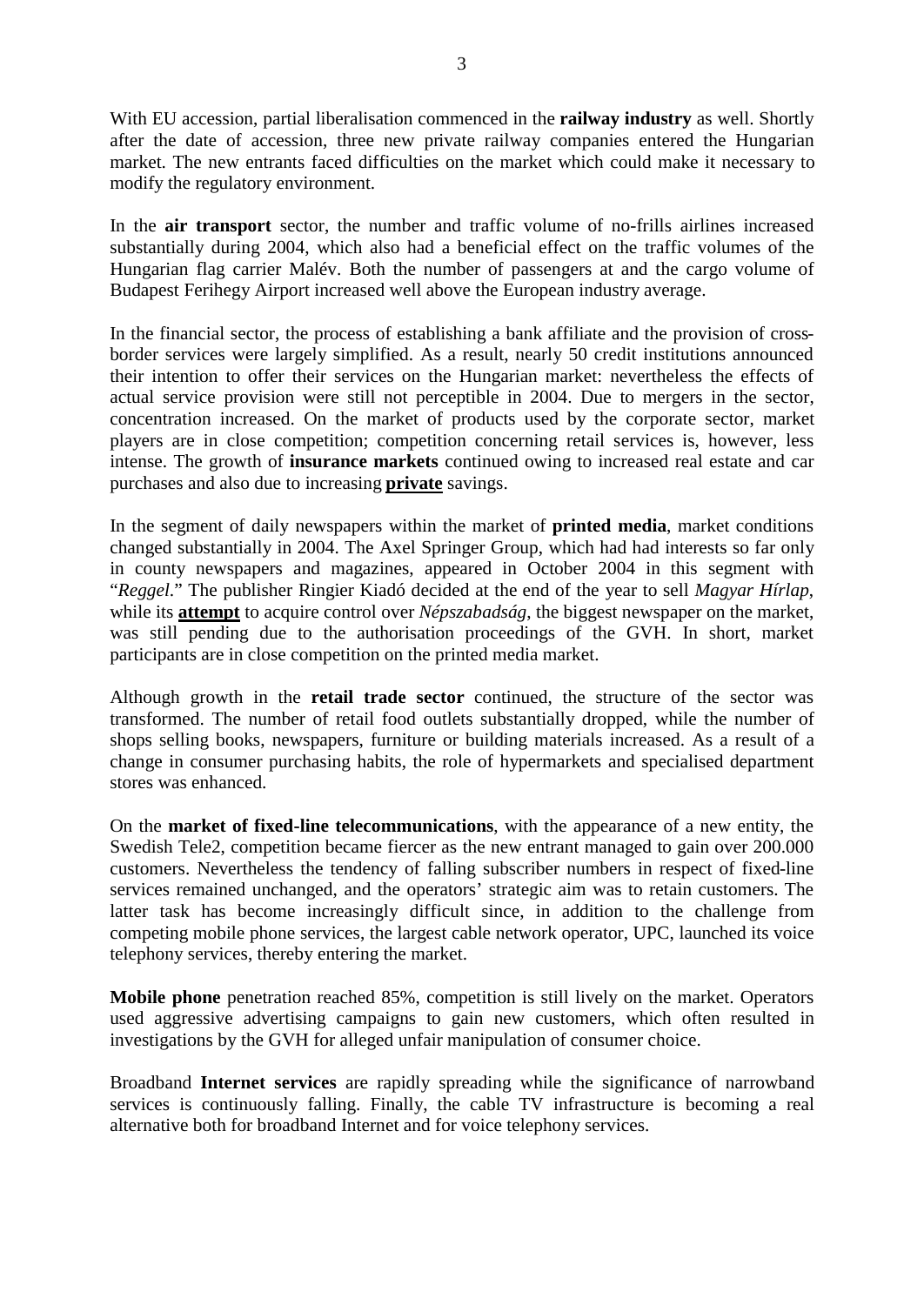## *1.2. Changes to the legal environment*

The changes in the legal environment in 2004 were dominated by **EU accession**, the primary source of new legislation in the field of competition law. Before accession, during the first four months of the year, the Europe Agreement<sup>1</sup> was still in force. In this period, as a consequence of the **law harmonisation** obligation of Hungary and as the last development in the harmonisation process, two block exemption Regulations were enacted in the form of government decrees (on the exemption from the prohibition on restriction of competition of certain groups of insurance agreements, and on the exemption from the prohibition on restriction of competition of certain categories of vertical agreements in the motor vehicle sector).

The provisions of **Act XXXI of 2003** amending the Competition Act also entered into force. The amendment contained rules allowing the GVH to perform its tasks as a competition authority of a Member State, and were therefore mainly of a procedural nature.

Pursuant to Article 36(6) of the Competition Act, the President of the GVH, together with the President of the Competition Council, may issue Notices explaining the foundations of the law-enforcement practice of the GVH. The first three of such Notices (on considerations in differentiating between concentrations subject to authorisation in simplified or full procedures; on the method of setting fines in antitrust cases; and on the application of the leniency policy of the GVH) were adopted on 15 December 2003. Such Notices have no binding force: their function is to state how the law enforcer will apply the legal provisions, summarising past experience and outlining the practice to be followed in the future. This explains why they do not explicitly indicate the date of their entry into force (and even the Leniency Notice says it will also be applied "to competition supervision proceedings pending at the time of its publication"). It follows, however, from the date of the adoption of the three Notices mentioned above that, in effect, businesses and the general public only became aware of their message from the beginning of 2004.

In 2004, besides the developments resulting from EU accession, the President of the GVH together with the President of the Competition Council issued a Notice by which the GVH temporarily relaxed the conditions of its leniency programme announced in 2003. The GVH expected undertakings to be ready to reconsider their activities and restrictive practices pursued before Hungary's accession in order to enable them to start with a clean sheet. The temporary relaxation of the conditions therefore only concerned agreements concluded before 1 May 2004 and revealed before 1 October 2004. Based on the Notice, undertakings giving information as second or third in the row could still obtain reductions in fines greater than those under the normal leniency programme.

Finally, the GVH published a **draft Notice on the method of imposing fines in cases of unfair manipulation of consumer choice**. The document will be finalised, taking into consideration the comments received.

<sup>1</sup> EC/Hungary Europe Agreement – the association agreement of Hungary to the EC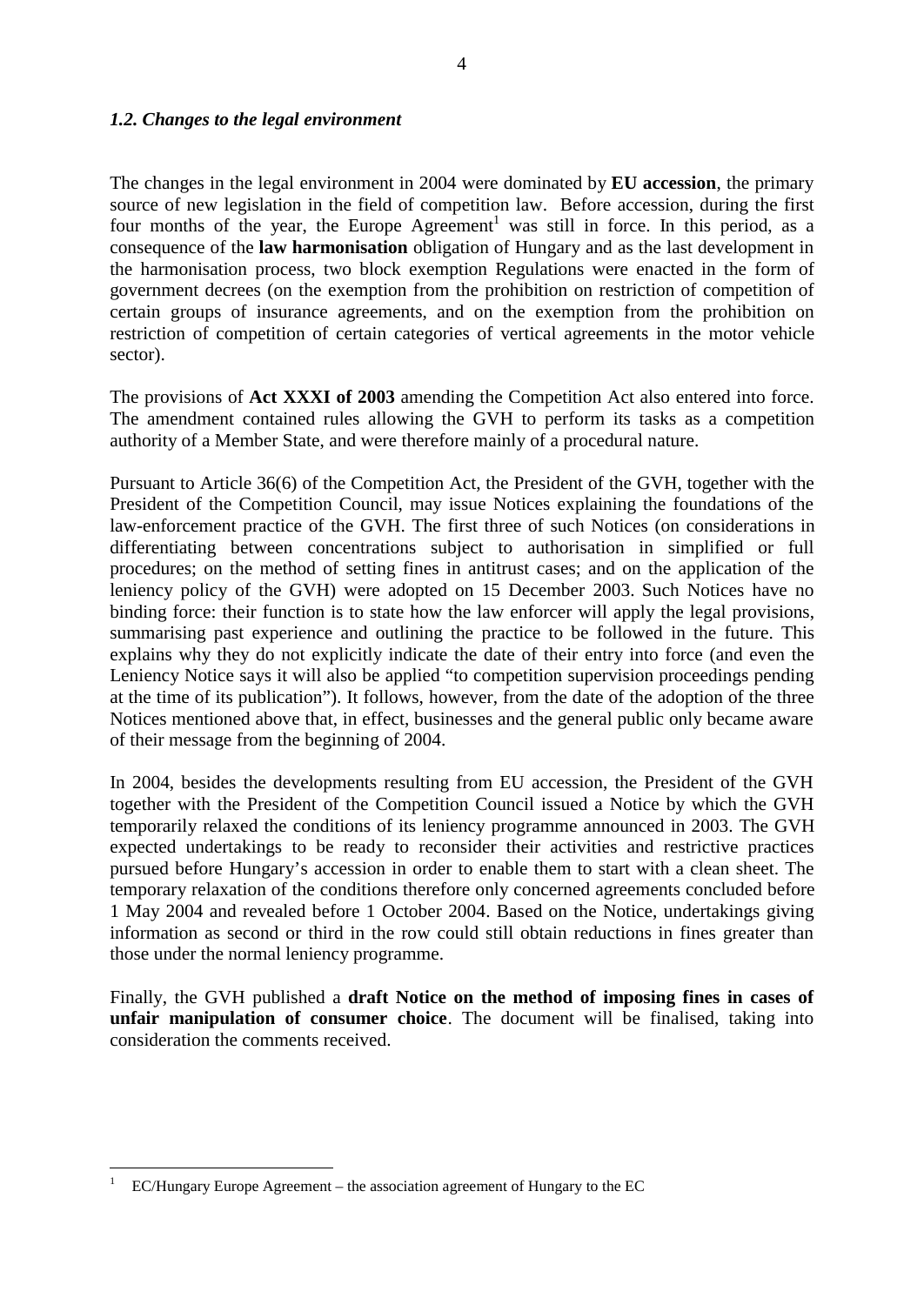## *1.3. Direct effects of EU accession*

With EU accession, the competition rules contained in the EC Treaty and the relevant secondary legislation became directly applicable to Hungarian undertakings. Simultaneously with accession, the reform of the EU procedural rules also entered into force enabling the decentralised application of the competition provisions. Since 1 May, the GVH must apply Articles 81 and 82 of the EC Treaty in every case where it applies the Hungarian Competition Act and the alleged infringement is liable to have an effect on trade between Member States. Of course, it is possible to apply only Articles 81 and 82 or, in cases without any effect on trade, only the Hungarian provisions.

EU accession also brought changes in the field of merger control. As a consequence of the EU having jurisdiction in cases with a Community dimension under the EC Merger Regulation, these transactions do not have to be notified to the GVH, even if they would exceed the thresholds given by the Competition Act. Under the "one-stop shop" principle, cases with a Community dimension are dealt with by the European Commission without the need for national competition authorities to proceed.

After Hungary's accession to the European Union and under the circumstances of membership, the law harmonisation obligation of the country was replaced by the approximation rationale. This means that unless national interest otherwise justifies, it will also be worth aligning national norms to those of the EC in the future. Legal certainty is best promoted by further ensuring national and European competition laws are the same or at least very similar to each other.

## **2. Enforcement of competition law and policies**

In 2004, 186 **competition supervision proceedings were closed by the GVH**, all except one of which were closed by a decision of the Competition Council. These decisions concerned 63 cases brought against unfair manipulation of consumer choice, and 121 antitrust and merger cases. There was one mixed case, too.

In its decisions on the substance of the case, the Competition Council of the GVH imposed **fines** in 48 cases. These fines amounted to HUF 8,888.9 million (EUR 36 million), rising significantly above the fines of the preceding years (HUF 444.15 million equal to EUR 1.8 million and HUF 792.4 million equal to EUR 3.2 million, imposed in annually40 cases in the period of 2002-, respectively).

The outstanding high amount of fines can be attributed in the first place to the fact that the motorway cartel case (Vj-27/2003) ended with the imposition of a HUF 7,043 million (EUR 28.6 million) fine. However, the total amount of the fines imposed in the other cases was also a record in itself.

Due to Hungary's accession to the European Union, in addition to the application of competition law as a part of Hungarian law, the GVH also fulfils duties in connection with the **application of Community competition law**. None of the four competition supervision proceedings launched in 2004 on the basis of Community competition law have been closed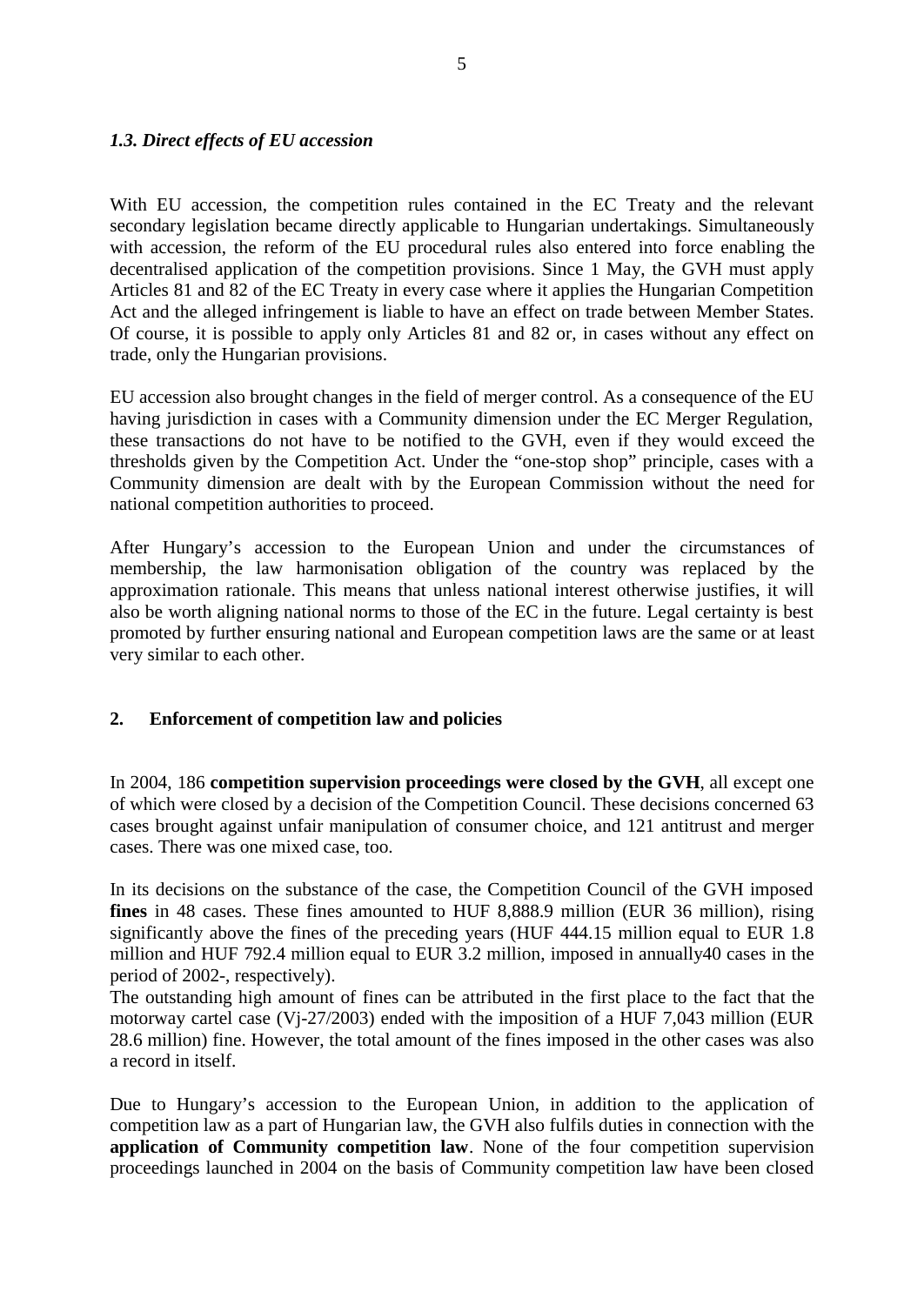yet. Through the co-operation within the European Competition Network ("ECN"), the GVH receives direct and up-to-date information about the cases launched by the Commission and by other Member States, and supplies information about its own cases.

In connection with Community mergers, the GVH may give an opinion on **concentrations**, especially regarding their effect on the Hungarian market and, when market effects focus on the Hungarian market, the GVH may express its intention that it would like to have the case transferred to it from the Commission. In 2004, the GVH did not request any cases to be referred back to it.

Through accession, the GVH also became a member of the two **advisory committees** operated by the European Commission and comprising the competition authorities of the Member States, which assume responsibilities in respect of cases of mergers, restrictive agreements and abuses of dominant positions.

# *2.1.Restrictive agreements*

In 2004, 28 decisions were made on restrictions of competition. Twenty proceedings were initiated *ex officio* and eight were based on applications for exemption. The GVH intervened in 12 cases and it imposed fines in 8 of those cases. The total amount of the fines was HUF 8397.7 million (equal to EUR 33.59 million), an amount almost 13.5 times greater than that imposed in the preceding year.

Based on the Joint Notice No. 3/2003 of the President of the Hungarian Competition Authority and the President of the Competition Council on the application of a leniency policy to promote the detection of cartels, leniency was applied for in a few cases. One of these cases was already closed by the decision of the Competition Council.

In 2004, the most important cases concerned public procurement proceedings in the construction sector where bidders concluded restrictive agreements. Seven competition supervision proceedings were initiated in order to discover restrictive agreements concluded prior to the submission of a bid between potential bidders.

In 2002, four public procurement procedures had been published for the road and tramway **reconstruction of the junction at Bartók Béla street and Bocskai street** in Budapest in connection with the preparation of Line 4 of the Underground. The GVH commenced competition supervision proceedings<sup>2</sup> against eight construction firms after the suspicion had arisen that they had displayed conduct, which had restricted economic competition in the offering phase of these tenders. The bidders had submitted their bids in different capacities: either in the capacity as competing bidders or as lawfully co-operating partners (e.g. as main or subcontractors or consortium members).

The Competition Council established unlawful concerted action in relation to the bidding process among bidders, because it was proven that three of the eight undertakings (Strabag, Ring and EGUT) had used the legal forms of co-operation in order to give and receive information to/from each other; moreover the three undertakings mentioned had contacted

 $\overline{a}$ <sup>2</sup> Vj-138/2002.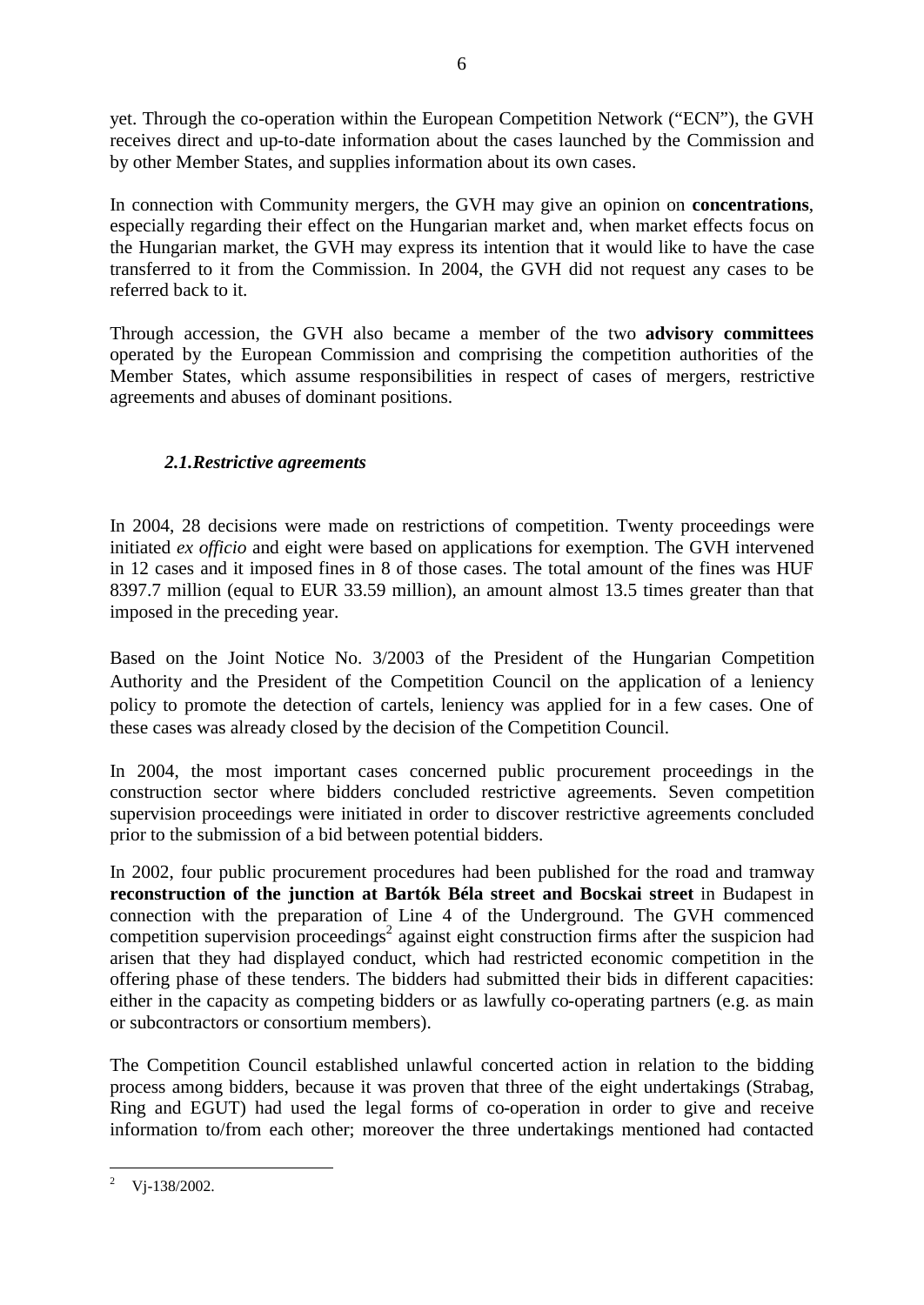each other directly before submitting their bids in a way that was apt to influence the market conduct of competing bidders. In the view of the Competition Council business interest, which creates and governs competition, presupposes that each bidder of a tender (the competitors), where they observe the provisions of the law, decide their market conduct independently. That is to say, they preclude all direct or indirect connections which, by their object or effect, influence or may influence or are intended to influence the market conduct of competitors.

Considering all these aspects, the Competition Council found the abovementioned conduct to restrict economic competition and hence to infringe the Competition Act. Therefore it imposed a fine, totalling HUF 245 million (equal to EUR 0.98 million) on the three parties to the case.

In 2002, public procurement procedures were conducted, in the framework of which the National Motorway Co. ("NM") invited undertakings to submit offers for the **construction works for particular motorway sections** which concerned, in total, a length of 59.91 km and a growth value of HUF 160 billion (approximately EUR 64 million). After the invitational public procurement procedure published in July 2002 had been declared inconclusive, the NM started four open pre-qualification public procurement procedures in August 2002. As a result of these procedures, different bidders won each of the tenders.

The GVH commenced *ex officio* proceedings in February 2003<sup>3</sup> in order to establish whether those undertakings submitting bids (Betonút, Strabag, EGUT, Hídépítő and DEBUT) had colluded during the open pre-qualification procedure (with a qualitative preliminary selection of the candidates). The proceedings were later extended to include the invitational procedure in which the same works had been put out to tender in July.

Based on evidence, the Competition Council established that the abovementioned firms had previously agreed between themselves as to the identity of the tenderer acquiring the construction works contract for the particular motorway sections and of the tenderer which would be let in by the general contractor as a subcontractor into the construction works. The market distorting effect of the collusion was significant since every large undertaking had participated that could have been expected to meet the conditions to be fulfilled by candidates set out in the invitation. The Competition Council imposed a fine totalling HUF 7.043 billion (equal to EUR 28.17 million) on the parties to the case, since cartels of this type are considered as such to be subject to sanction in the most severe way and it was also taken into consideration, in compliance with the earlier decisions of the Competition Council, that the infringement concerned the utilisation of public means.

In April 2002 the Ministry of Education published a call for public procurement for the construction of a **multifunctional centre** – including educational and service buildings and an IT centre – **for the students of Kaposvár University**. Among other undertakings Középületépítő and Baucont also made a bid. Baucont made its bid in a consortium with Klima-Vill.

During the competition supervision proceedings<sup>4</sup> it was found that, before they would have made their final bid, Baucont and Középületépítő had made an agreement that, if either of them won, the winner would compensate the loser by concluding a subcontract with it or by

Vj-27/2003.

 $V_1 - 154/2002$ .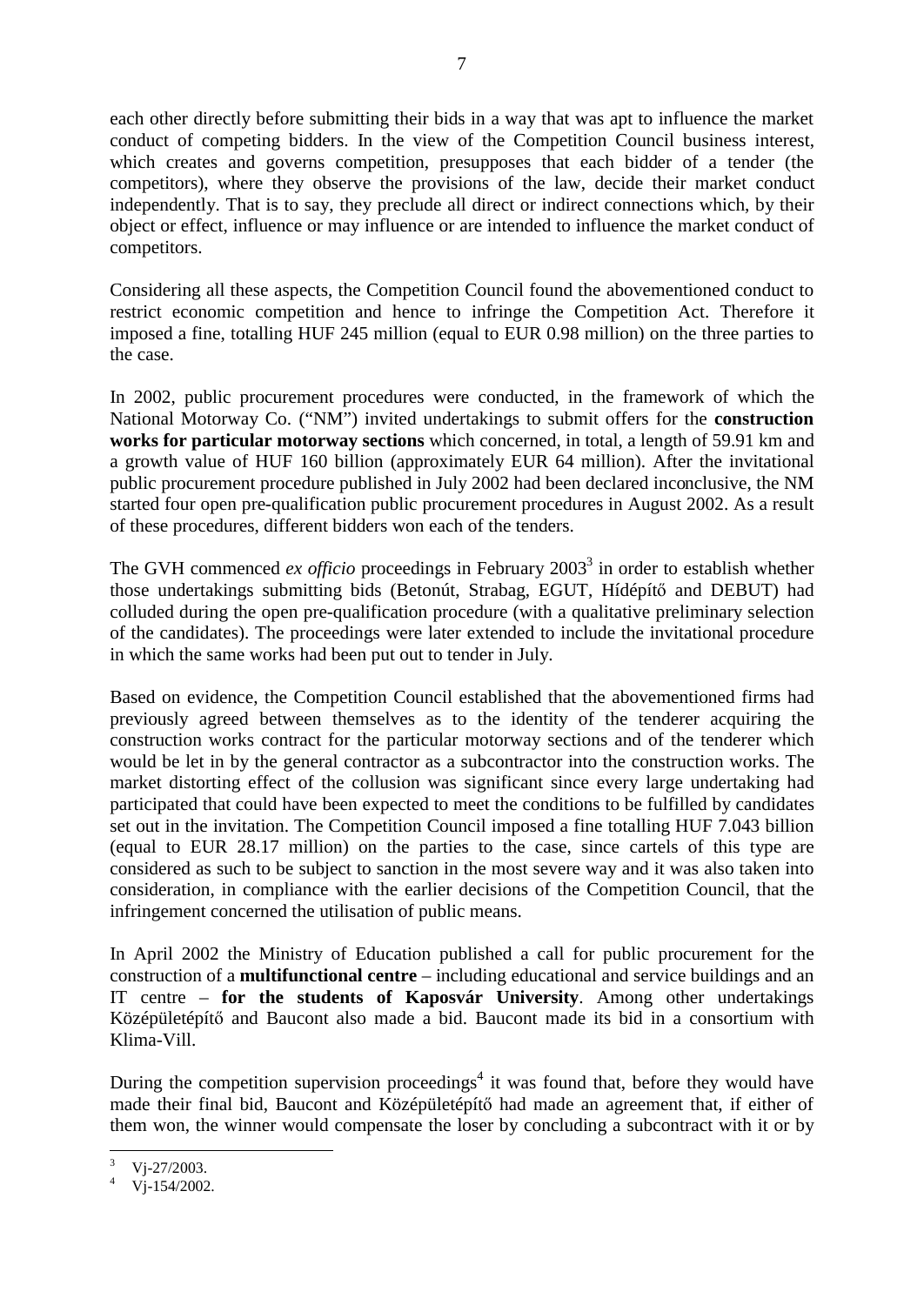granting financial compensation to it. The GVH obtained the subcontracting "mirrorcontracts" of this agreement which had the same content but with the position of the same parties to them reversed. The Act on Public Procurement does not prohibit undertakings from making bids in the same tender procedure and involving each other in the completion of the project if technological or capacity utilisation aspects make this rational and this practice in itself does not violate competition law. However such an involvement can only be initiated after the publication of the public procurement decision. These secret mirror-contracts concluded during the public procurement procedure or before the publication of the decision could not be justified from the viewpoint of either technological or capacity utilisation. Consequently their aim was clearly to reduce the risk of losing. Therefore the Competition Council imposed a total fine of HUF 149 million (equal to EUR 1.19 million) on Baucont and Középületépítő.

The GVH found a similar infringement in connection with the open pre-qualification public procurement procedure for the complete reconstruction, renovation, building contractors' and sub-construction works of the seat of the **Hungarian Pensions Insurance Authority**. 5 The first public procurement procedure was conducted in January 2002 but it was declared inconclusive and a new tender was announced later in the same year. Four undertakings put forward their application for the tender, three of which (Középületépítő, Baucont and ÉPKER) were invited to submit their bids. However the company KÉSZ, the fourth participant of the first round of the public procurement procedure, objected to the decision at the Public Procurement Arbitration Committee.

The investigation found that Baucont and ÉPKER had concluded an agreement before the second round of the tender, which provided the losing party, in case the other party would win, with a subcontract assignment and financial compensation. Later, Baucont and ÉPKER also involved KÉSZ in their agreement which, in return, withdrew its objections; thereby it became a party to the agreement. Finally, Baucont won the tender and it involved KÉSZ and ÉPKER in the realisation of the project. The investigation also discovered that there had been intensive communications between Baucont and Középületépítő during several tenders. However, such communications could not be proven in connection with the abovementioned tender and therefore the competition supervision proceedings were terminated in respect of Középületépítő.

The Competition Council established that the collusion of Baucont, KÉSZ and ÉPKER in the bidding process seriously infringed economic competition. Therefore, the Competition Council imposed a fine of HUF 590 million (EUR 2.36 million) on the undertakings.

The local government of **Budapest's Sixth District** conducted a public procurement procedure for the construction of a **block of flats** in 2002. The GVH suspected that bidders had colluded in the course of the public procurement procedure and therefore it initiated competition supervision proceedings.<sup>6</sup> The investigation found that Construm and Royal Bau, two of the bidding companies, had agreed that Construm had to withdraw its bid in order to allow Royal Bau to win the tender. In return, the two undertakings required each other to cooperate during the construction work and they also agreed about the sanctioning of the infringement of the agreement. Later, a supplemental agreement was also made between them in which they mutually required themselves to involve the other undertaking in the realisation of the project where any of them would receive a new order for construction works from the

Vj-28/2003.

 $V_1 - 74/2004$ .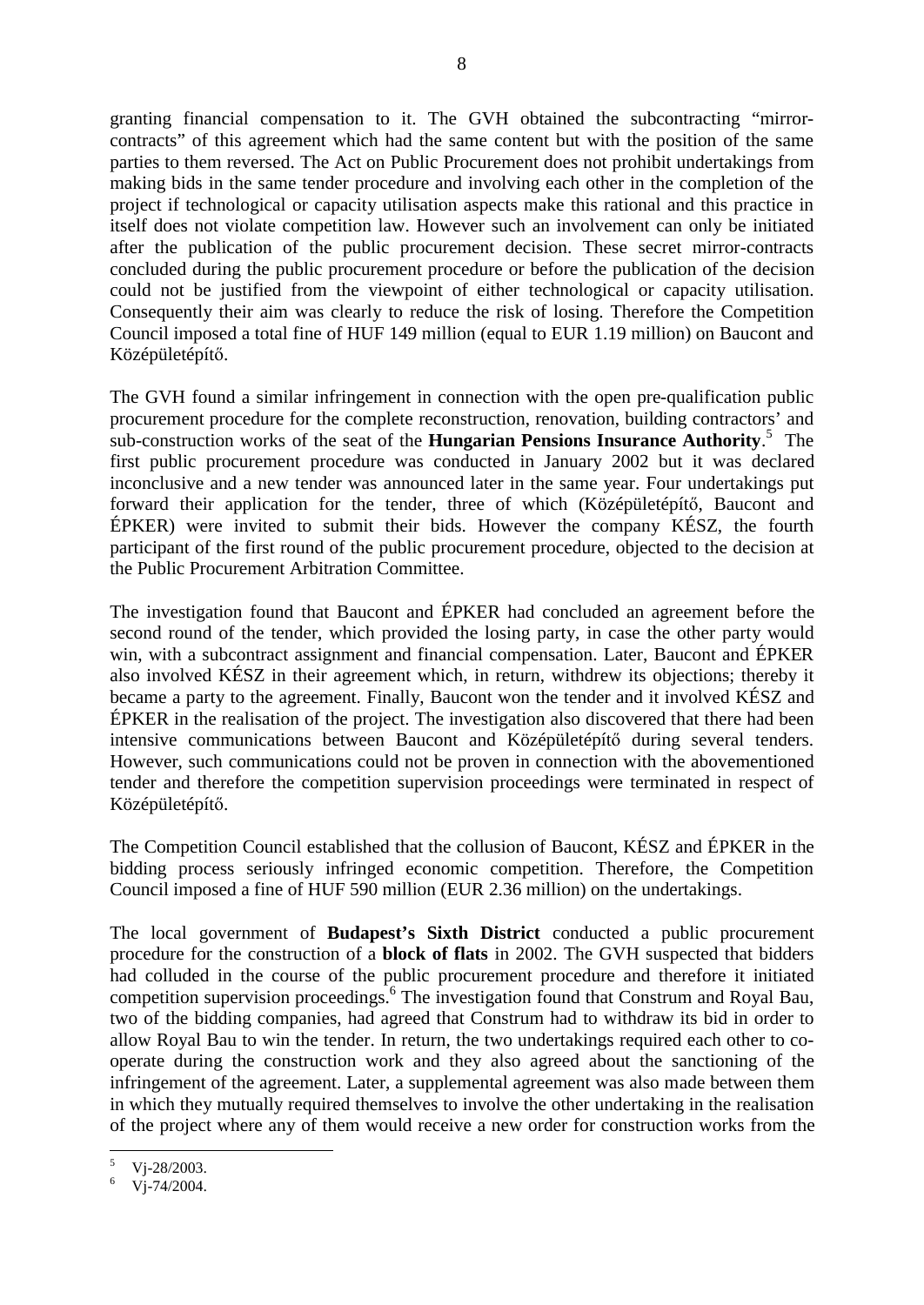local government of the Sixth District. The parties put their agreement in a notarial document; moreover they opened a common bank account. Later, Construm infringed the agreement and therefore Royal Bau brought an action against it before the civil courts. In addition, it revealed their agreement to the GVH and applied for immunity from fines. The immunity application of Royal Bau was accepted. On the basis of the testimony and the evidence submitted by Royal Bau, the Competition Council could prove the infringement of the law and imposed a fine of HUF 16.5 million (EUR 66,000) on Construm.

As a consequence of the abovementioned competition supervision proceedings, the conclusion can be drawn that more effective competition could have been generated by inviting the tenders more prudently. If bidders have the possibility to submit their offers in consortium with their competitors, the possibility of illegal information exchange and market sharing by the bidders increases. Moreover, restrictive agreements concluded in these circumstances might be more difficult to prove. Therefore a contracting authority, when announcing a tender, has to strive to determine such projects and conditions and apply such procedural rules, which make it more difficult for bidders to collude.

On the basis of the competition supervision proceedings, the following circumstances can be summarised as facilitating collusion in the course of public procurement procedures:

- the number of potential bidders is low (if the contracting authority reduces the number of the undertakings which are allowed to submit bids during the procedure, the chance of collusion becomes even higher);
- several tenders, where the potential bidders are almost the same undertakings, are announced at the same time;
- a larger project is divided into several smaller projects and undertakings can submit bids in parallel for the smaller tenders;
- the contracting authority does not exclude certain forms of co-operation (such as consortia) from the tender;
- similar/same groups of companies submit bids for similar tenders invited by the same contracting authority.

Likewise, it can be observed that undertakings try to reduce or eliminate the risk of competition in the following ways:

- they submit bids in the same tender in different capacities, e.g. in the capacity as a main contractor, as a subcontractor or as a member of a consortium;
- companies submitting bids for tenders, the subject-matter and the date of announcement of which are similar, form interest groups of different composition.

Another issue concerning public procurement procedures frequently raised before the courts was that the agreement in question was of minor importance and therefore it was covered by the *'de minimis'* rule. According to the practice of the GVH, the relevant market is determined by taking into consideration the undertakings which have actually submitted bids for the tender. If the agreement was made before the submission of bids (e.g. the companies agreed that one/some of them would not submit a bid in the tender), the relevant market would be determined more broadly because the GVH would take into account the undertakings which would have been able to participate in the tender. This interpretation of the relevant market was frequently challenged by parties to the cases.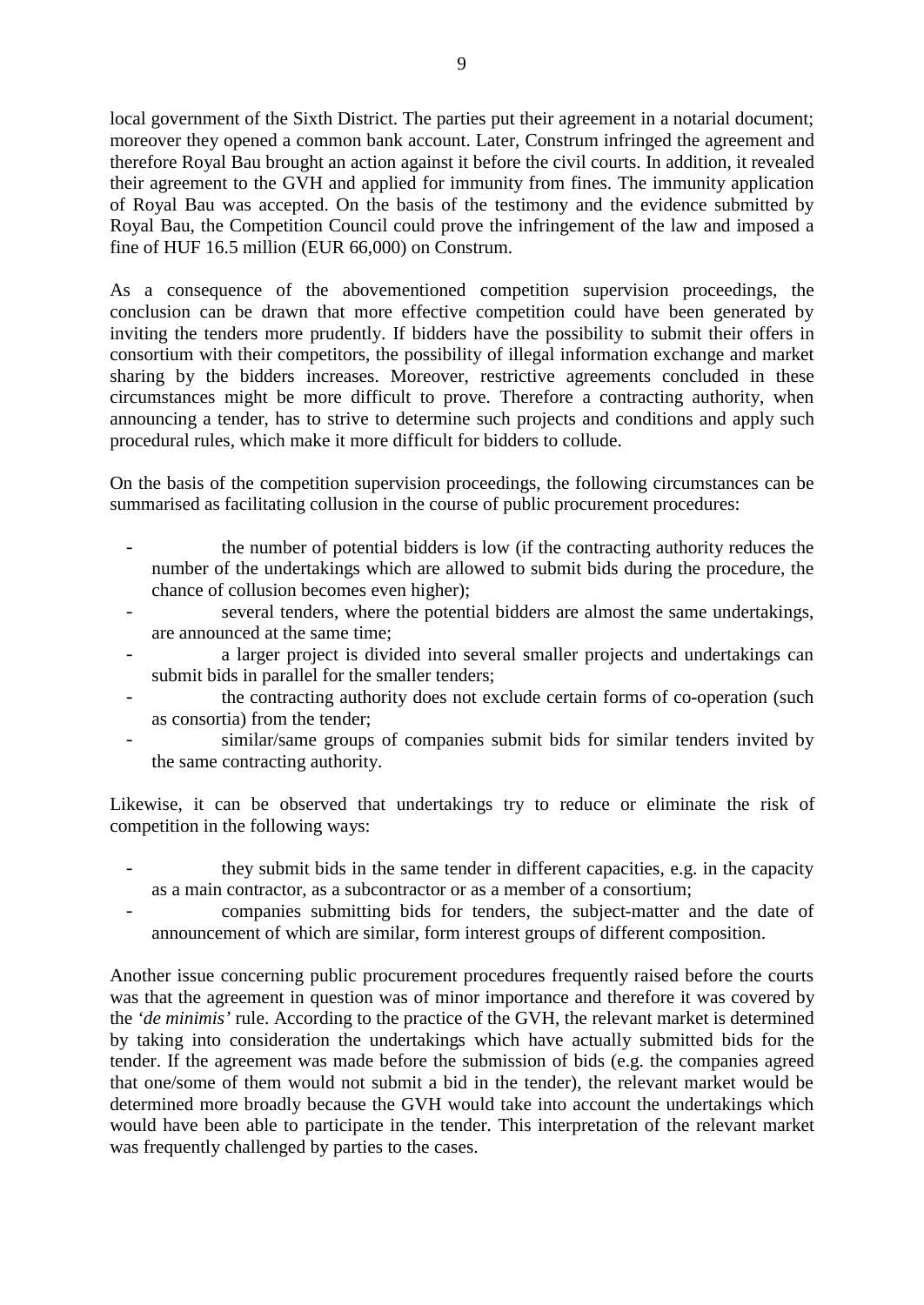## *2.2.Abuse of dominant position*

Thirty decisions on the substance of the case were made during 2004 in proceedings conducted against suspected abuses of dominant positions. In 19 of these cases, the existence of a dominant position was, and in 7 of the latter an abuse of the position could also be, proved which made an intervention of the GVH necessary.

Out of the 19 proceedings, which concerned service providers, 9 were initiated against cable TV companies. As in previous years, complainants objected to the amount of increase in monthly subscription fees and to changes in the composition of programme packages which they said were disadvantageous to them.

In **FiberNet** (Vj-42/2003) the Competition Council found that FiberNet Communication Company abused its dominant position by setting an excessively high call-out fee, and by clause 7(2) of its Business Terms/Standard Contractual Terms. It therefore imposed a fine of HUF 5 million (EUR 20,000) on the company.

FiberNet is the third largest cable TV operator in Hungary having more than 120,000 subscribers. In this case the relevant product market was the market of the programme packages provided by cable TV operators. The Competition Council found that the cable TV network as a programme package provider could not be reasonably substituted by other broadcasting techniques, regarding prices, quality and choice. In some parts of FiberNet's operating territory (the relevant geographical market), there were also other cable TV operators but FiberNet was nevertheless in a dominant position on the relevant market due to its integrated price policy, the low share of overlapping networks, the large number of captive consumers, the high costs of creating a new network (as a barrier to entry) and the switching costs.

The abovementioned clause of the Standard Contractual Terms proved unlawful because it entitled the company to place expensive channels into the packages at its own decision, without its subscibers' approval. The Competition Council prohibited the further application of this clause.

The call-out fee (the company charged this one-off fee for repair work unless such repair work became necessary to be done as the result of a fault caused by service provider itself) was found abusive (unjustifiably high) compared (by using the benchmark technique) to other operators' call-out fees.

The Competition Council found that **MATÁV** had infringed the law by applying a price squeeze (in Case Vj-100/2002) and, in this way, had hindered the market entry of other service providers.

The investigation into **Invitel**, a communications service provider, started in connection with the "HUF 45 summer lump-sum fee offer" (Vj-121/2003). In that offer, the service provider in question announced that it would automatically charge, during a two-week period, a uniform fee of HUF 45 for weekend and holiday calls within the primer district, irrespective of their duration. Should the subscriber nevertheless have wished, in accordance with his/her usual way of phoning, to choose the tariff of the original programme package, he/she first had to dial the four-digit dialling code 1767.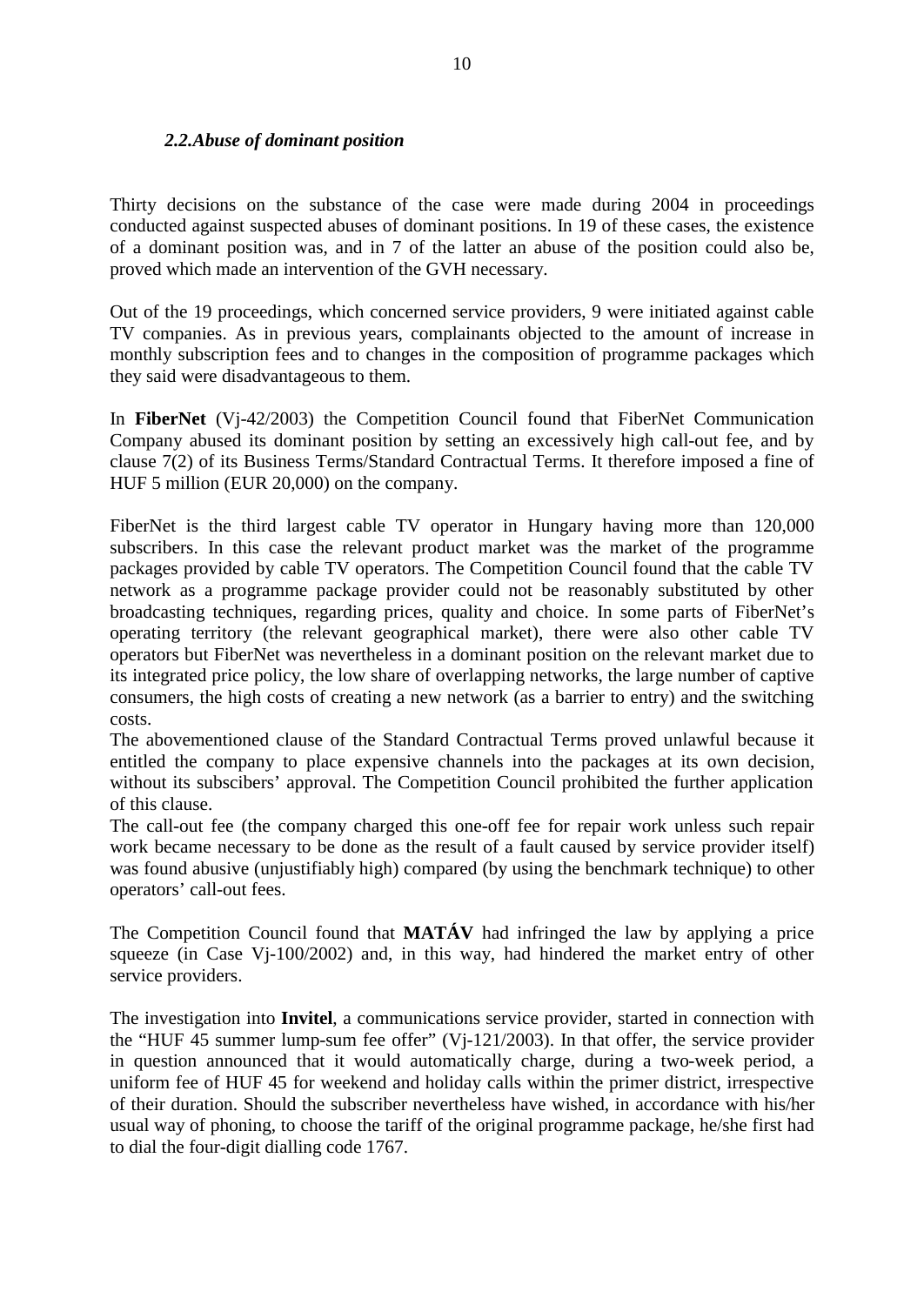The method raised competition concerns, in particular taking into consideration that, as it was generally known, consumers are not well informed about communications-related issues. This was proved once again by the developments in the period of the offer in question. Though consumers had received comprehensive information about the offer, only 1.7% of them made use of the possibility by dialling code 1767.

According to the standpoint of the Competition Council, the defendant reckoned with certainty on the low-level awareness of subscribers when it set the terms and conditions for the offer (i.e. the duration, the method of utilisation and the amount of the lump-sum fee) in a way that resulted in an unjustifiable increase of its income and in the disadvantage to its subscribers in paying increased amounts for their calls. This conclusion was supported by the fact that, during the offer, the average length of the calls made without using the four-digit dialling code (i.e. at the lump-sum fee of the offer) was significantly shorter than that of the average weekend calls, that is consumers acted perfectly against rationality; on the other hand, during the two weeks in question, the turnover in the primer districts doubled as a result of which the benefits derived from the infringement amounted to HUF 18 million. The fine imposed by the Competition Council was three times as high, i.e. HUF 55 million.

An old case was recommenced in competition supervision proceedings against **MOL** (Magyar Olaj- és Gázipari Rt, Hungarian Oil and Gas Industry PLC) (Vj-33/2004) which the GVH was obliged to renew by a judgement of the Supreme Court. The Court ordered the GVH to examine in the new proceedings – brought with the involvement of an expert – whether the difference between the wholesale price charged by MOL and a wholesale price, which would have been set based on the actual costs, was disproportionately high and had in this way brought unjustifiable advantages to MOL. In the next step, an assessment was to be made as to whether MOL, by setting that excessively high price, had abused its dominant position. The GVH turned to an independent expert to obtain an assessment of the cost accounting prepared by MOL. The expert came to the generally valid conclusion relating to the price-setting method, that it would be an undue measure to prescribe cost-based price-setting in respect of fuels where the fact that the Brent crude oil price – which decisively influences the cost of fuels – moves in parallel to the fuel prices quoted and thus automatically ensures that fuel prices are proportionate to costs. In the period under scrutiny, the wholesale prices for MOL fuels closely followed the quotation prices based on the price of Brent crude. Hence there was no doubt they could be considered as competitive prices. It was economically reasonable that MOL, in setting its prices, also set world prices for its self-produced crude oil, the expert said. As a consequence, it was not possible to "**drain",** based on competition concerns, incomes deriving from self-produced oil being cheaper in comparison to world market-priced crude oil. The State could "**drain"** such incomes by other means e.g. in the form of mining royalties. The expert and the Competition Council were of the same opinion that in view of the difference between the competitive price and the cost-based price, additional incomes deriving from increased efficiency could not be regarded as being unjustified advantages, from the point of view of competition law. Therefore the Competition Council did not find the method of price-setting applied by MOL to be unlawful and so terminated the proceedings.

Based on complaints from newsagents, competition supervision proceedings were commenced against newspaper wholesalers. The complainants expressed their grievances against practices of **Buvihír, Északhír** and **Pelsohír,** for these wholesalers, not taking into consideration the demands of the newsagents, regularly delivered to them printed matter for sale which they had not demanded or delivered to them such a wide assortment of newspapers which increased their current assets requirements.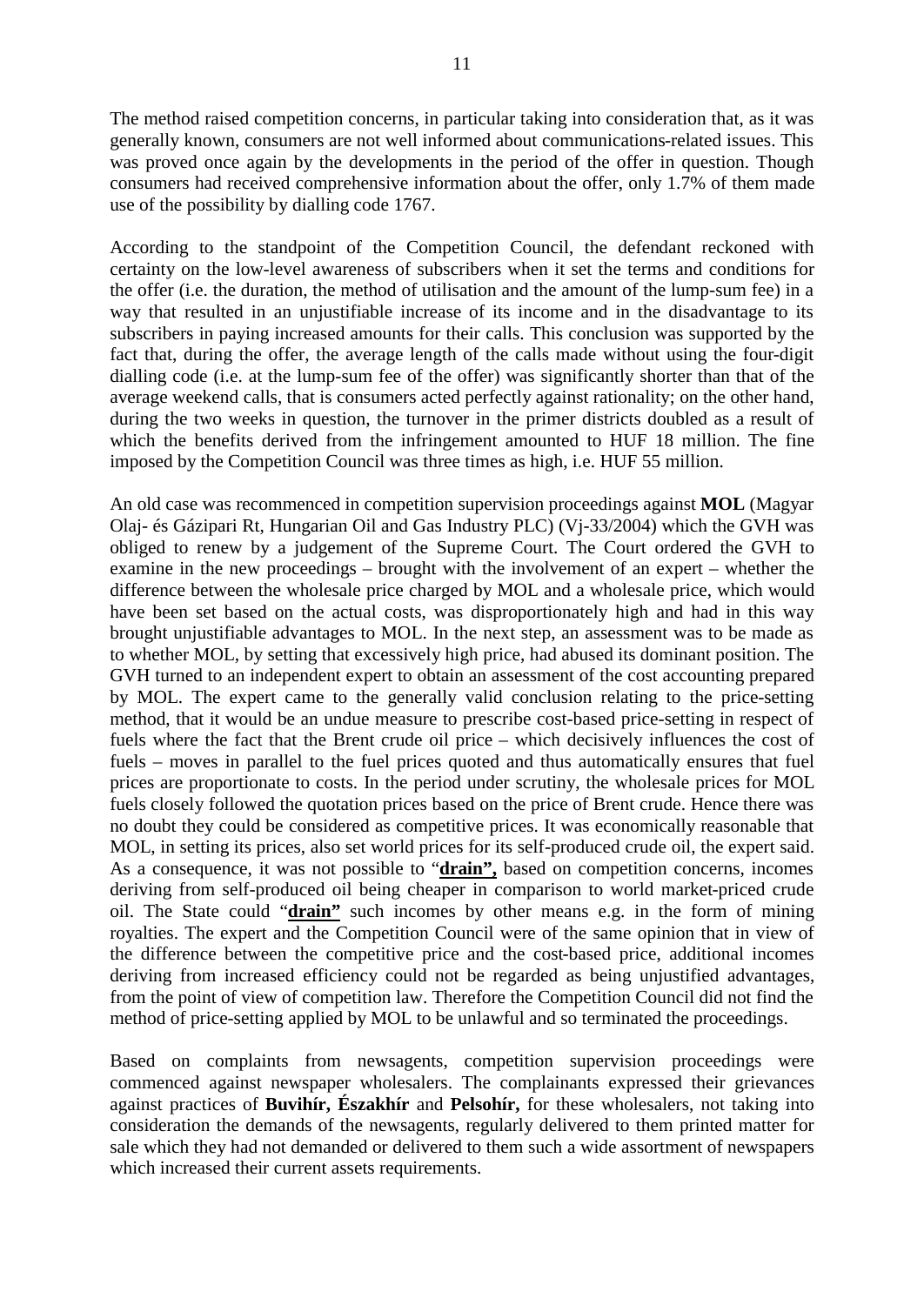The Competition Council terminated the three proceedings (Vj-45/2004, Vj-46/2004 and Vj-122/2004) after having established that, though the defendants had practically no competitors on their respective markets, they were not dominant on those markets. They namely concluded agreements with the newsagents, which could be seen as a kind of agency agreement and as a consequence of those agreements, newsagents did not run the usual risks other entrepreneurs did. (The newspapers delivered were not transferred into the ownership of the newsagents and the wholesalers took back all the unsold copies; newsagents were not forced to make investments as a consequence of which they would have had to incur sunk costs; newsagents were not obliged to contribute to transport or promotion costs.) Hence, a possible termination of their agreements with the wholesalers did not mean a considerable risk to the newsagents.

#### *2.3.Control of concentrations*

In 2004 the Competition Council reached decisions about concentrations in 65 cases. In two of these decisions, the Council made authoritative statements.

In the framework of a concentration between K&H and K&H Equities, **Kereskedelmi és Hitelbank** (Commercial and Credit Bank) was a minority owner of the securities trading company that acquired further shares of K&H Equities from ABN Amro (Vj-170/2003). It was an interesting aspect of the case that **the proposed transaction had already been authorised** when ABN Amro integrated into K&H, but the parties did not implement this transaction. As the Competition Council held, in such a case where the parties have entered into a new contract in order to implement an earlier non-implemented part of an authorised concentration, a new authorisation from the GVH would be needed under the Competition Act, supposed that the conditions provided for by the Act are otherwise met.

## The Competition Council proved once again that **market shares are of only secondary importance in the case of bidders' markets.**

Situations may arise in bidding processes in which even a market player with a high or a low market share cannot be considered as being dominant or can be considered as having a significant market power, respectively. According to the established practice of the GVH, for the assessment of concentrations that result in market shares much higher than 25% in markets which are characterised by purchases through bidding processes, high market shares have only secondary importance. For instance, in the case of Group 4 Falck/Securicor, the Competition Council came to the conclusion that, although the undertaking created by the concentration would have high market shares in respect of certain activities, it would not be able to pursue its economic activity to an appreciable extent independently from the activities of the other market players due to the fact that contracts were typically **concluded** in the framework of bidding procedures (Vj-55/2004).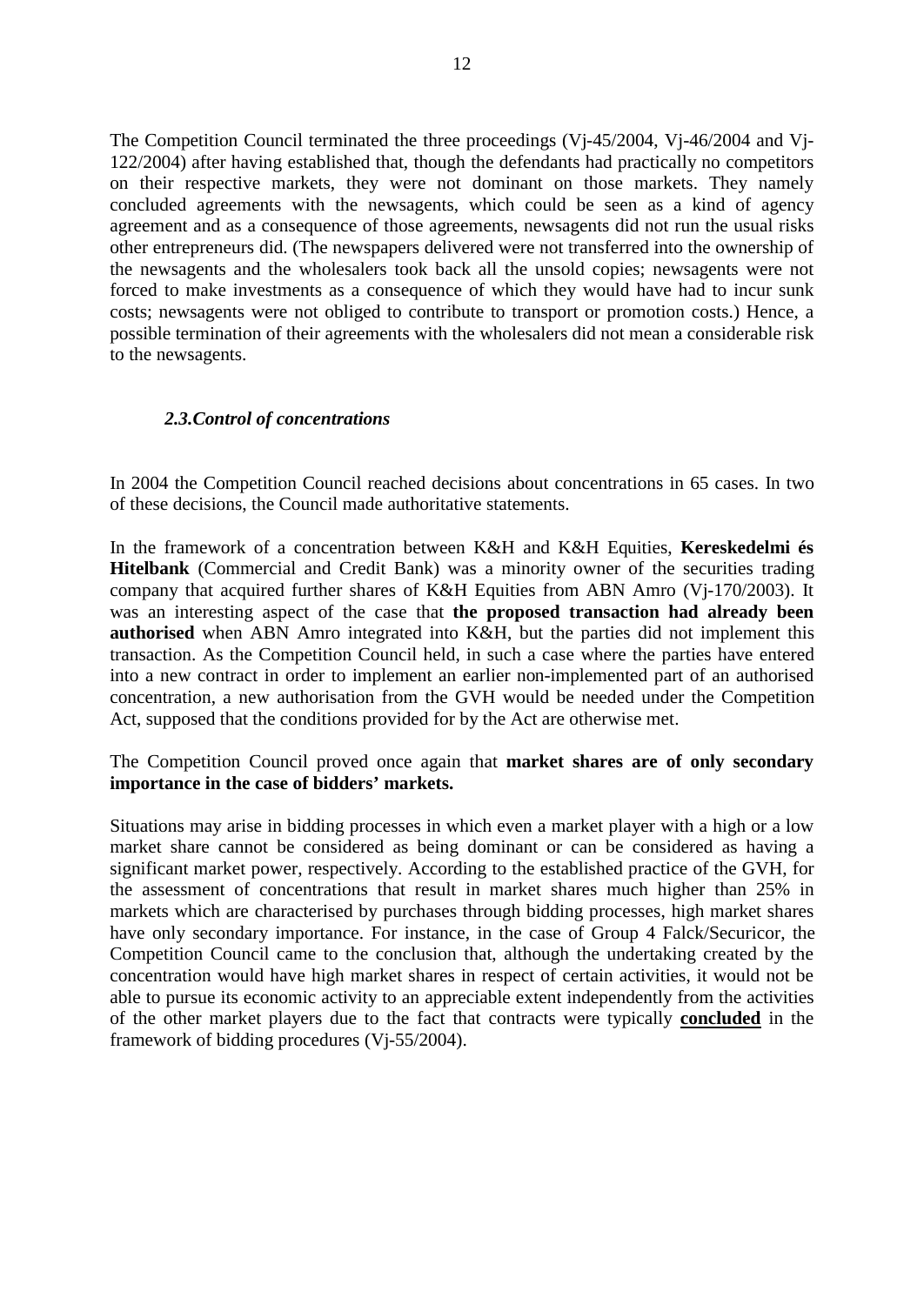#### *2.4.Consumer fraud*

Articles 8 to 10 of the Competition Act prohibit the deception of consumers. Consumer deception is presumed, for example, if false declarations are made with respect to prices or essential features of goods, or if the fact that goods fail to meet legal requirements is concealed or if a false impression of an especially advantageous purchase is created. It should be underlined that these provisions do not aim at consumer protection in general but are rather restricted to those deceptions which may influence the process of competition. The interventions of the GVH insure the appropriate functioning of the market as well. In 2004, 64 decisions were made, in 50 of which an intervention of the GVH was necessary. This meant a considerable growth as compared to 2003.

The number and weight of proceedings initiated in the healthcare sector increased even further.

In the advertisements for the prescription drug **Coverex** (Vj-86/2004), the producer EGIS Rt. committed consumer fraud, as the descriptions stated that the drug was suitable to prevent certain **cardiovascular** and vascular diseases although no such proven effects were indicated in the official register on the drug. The GVH considered that the fraud was apt to mislead doctors as well. Coverex is a drug that has been used for a long time but the preventive effects of which are not yet clear although significant research is currently being conducted.

The majority of the advertisements, despite the lack of scientific proof, stated that preventive effects were attributable to the drug concerned. Due to the advertisements, even the professional consumers were unable to make a distinction between proven effects included in the official register and benefits not yet proved but attributed to the drug by the advertisements. In addition to the analysis of the information gathered during the investigation and the allegations of EGIS, the GVH found it necessary to conduct a consumer survey on the actual effects of the advertising campaign. Based on the survey conducted by a professional firm, the GVH was in a position to find that the advertisement was apt to mislead consumers, as a great number of doctors answered that preventive effects were attributable to the drug and that they prescribed it for such purposes. Taking into account all the circumstances, the GVH fined the advertiser EUR 400,000.

In analysing the development of markets of products having an effect on human health, the GVH takes into account the fact that prevention and a healthier lifestyle is an increasing priority for consumers. The basis for evaluating the marketing of health products founded on changing lifestyles still remains the differentiation between products with and without a curative effect.

Though the regulatory background has changed significantly since May 2004, a curative effect may be attributable to a product if it was registered either as a drug or as a product with a curative effect not qualifying as a drug. The precondition for such registration is the acceptance by the relevant authority of the results of an examination that has proved the beneficial effects of the product. Cases were conducted against the advertisements of the products of the company **Forever Living Products** (Vj-3/2004), as well as the yoghurts **Danone Activia** and **Danone Actimel** (Vj-90/2004), **AB Kultúra** (Vj-108/2004) and **KYR**  (Vj-107/2004).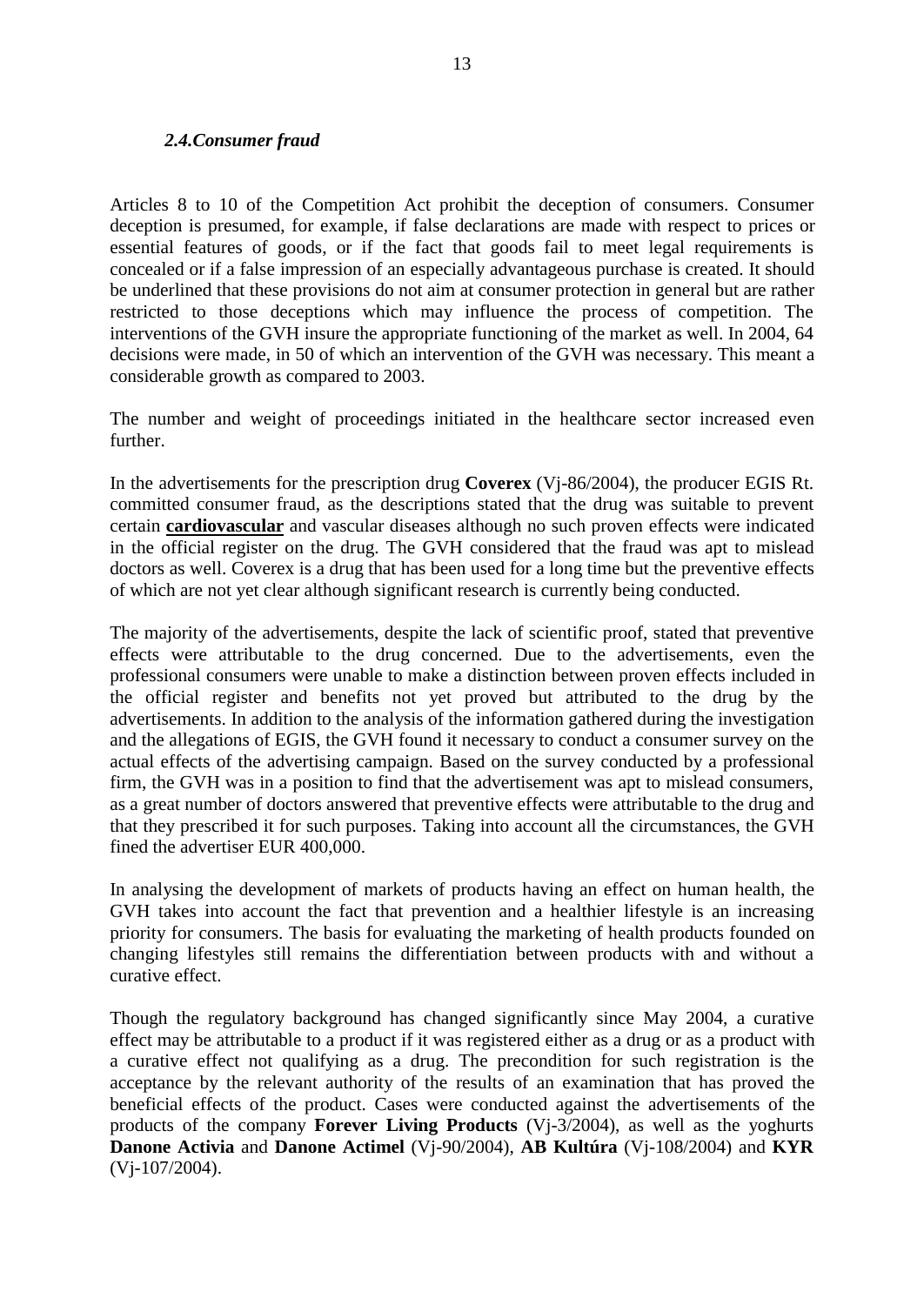### *2.5.Experiences of the judicial reviews of the decisions of the GVH*

By the end of 2004, all the 290 appeals against decisions brought under the previous Competition Act of 1990 had been decided. The last of these cases was the **coffee cartel case** (Vj-185/1994). The first step in the long-lasting judicial procedure was the decision of the Municipal Court of Budapest which upheld the decision of the GVH establishing the infringement and imposing fines. At second instance, the Supreme Court also ruled – though with a reduction of the fine – in favour of the GVH. However, in a subsequent revision decision, the Supreme Court overruled its previous judgement and ordered the recommencement of judicial review at the Municipal Court. The revision decision maintained that the Supreme Court's previous judgement had provided insufficient reasoning as to why the opinion of the expert, hired by the parties, had not been accepted. In its second proceedings, the Municipal Court dismissed the decision of the GVH. On appeal, the Appeal Court – established in the meantime as a forum for the revision of judgements of the Municipal Court and county courts – upheld the decision of the GVH and ruled in favour of the GVH but reduced the level of the fine. On an **extraordinary** revision appeal against this judgement, the Supreme Court overturned the Appeal Court judgment and held that the decision of the GVH was not well founded.

Of the judgements made in 2004, one of the Municipal Court is especially worth mentioning. In its judgement, the Court dismissed the decision of the GVH declaring the **concentration of Tabora, a member of the Ringier group, with** *Népszabadság***, a political daily,** as being incompatible with the Competition Act. The Court ordered the recommencement of the proceedings. In order to speed up the proceedings, the GVH has not appealed against the decision. By its decision reached in 2004, the Competition Council terminated proceedings against MOL because, in respect of the period 1997 to 1999, it could not establish the existence and the abuse of a dominant position in setting the resale and wholesale prices of fuels, respectively. (See also in Section 2.2 above.)

#### **3. Investigations into sectors of the economy**

Two sectoral investigations were conducted in 2004, one into the electricity sector and another concerning mortgage loans. The very first sector investigation was conducted in 2001-2002 in the field of mobile telecommunications.

## *3.1.The investigation of the electricity sector*

The investigation was initiated with the aim of clarifying the effect of the partial liberalisation of the market in January 2003. An answer was to be found to the question why so few eligible consumers had left the regulated market for the free market and why many of those who had left had returned. It was also unexpected that suppliers made available only small capacities on the liberalised segment. The data collected is still under analysis, the outcome of the investigation is expected by the end of Spring 2005.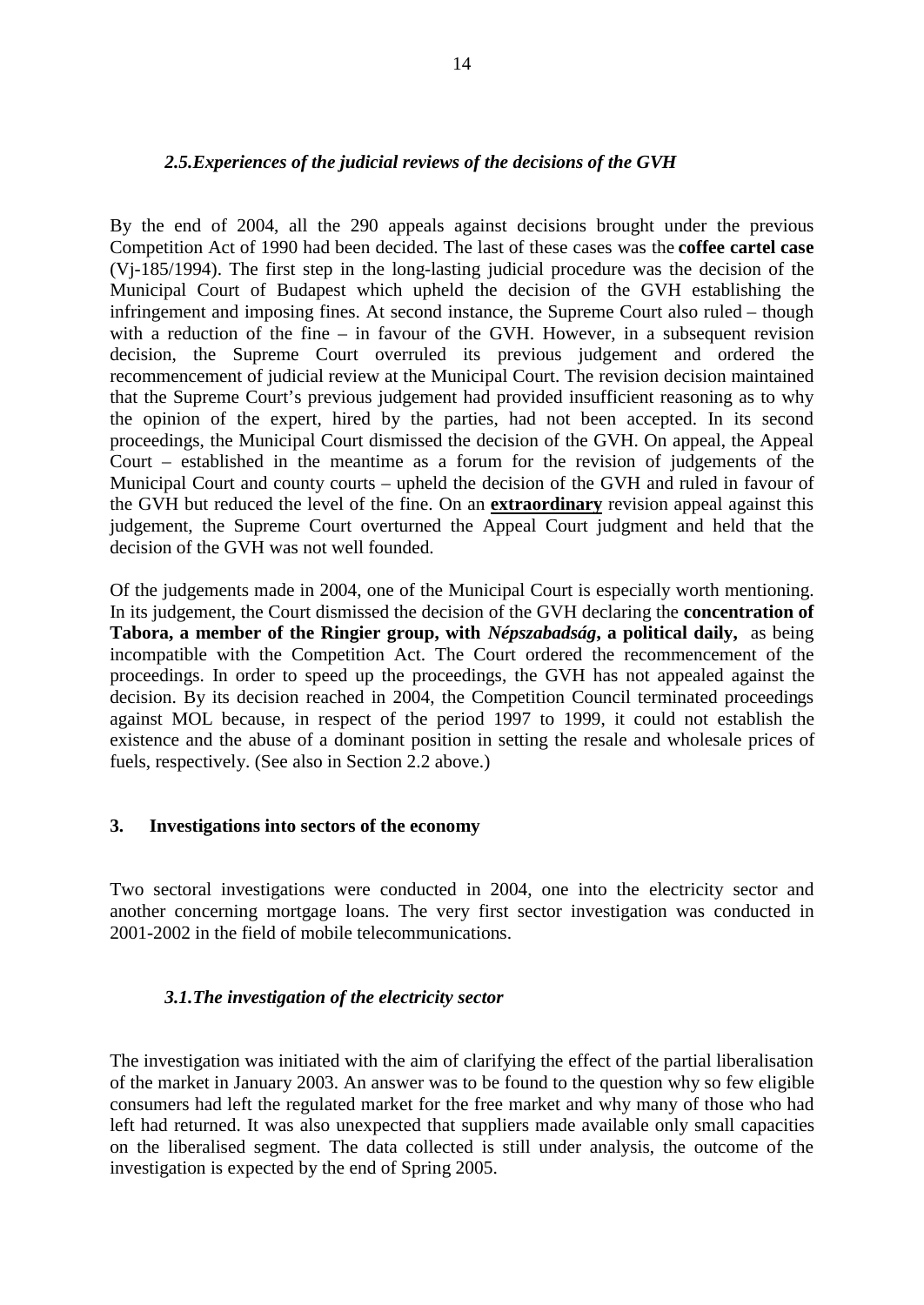#### *3.2.Mortgage loans*

The examination of mortgage loans for flat purchasing started in July 2004. The aim of the investigation is to analyse credit conditions, costs, credit assessment, value-estimation, options, consumer information, etc. from the point of view of competition.

During the investigation, the GVH distinguished between three main products: loans with a government-subsidised interest rate; mortgage loans with a maximised interest rate; and loans provided under market conditions. The investigation aimed at comparing the changes in the interest rates and other conditions of these products. The first results of the investigation are expected by May 2005.

## **4. Competition advocacy**

 $\overline{a}$ 

The **pharmaceutical industry** is a regularly recurring issue in the annual reports of the GVH. It was in the summer of 2002 that the GVH began to analyse the pharmaceutical industry and, after considerable discussion with the participation of many professionals, the results of this analysis were published in July 2003 in the form of a *Competition Authority Bulletin* under the title: "Key Issues of the Transparency of Subsidy System Regulation and Pharmacy Market Liberalisation." In this *Competition Authority Bulletin*, the GVH suggested the termination of several interventions by the State which interventions were made in the retail trade of pharmaceutical products and reduced efficiency. At the same time, in this *Bulletin*, the GVH stated that the complex nature of the healthcare system left very little room for manoeuvre for the reforms and any progress could only be made with due foresight and on a step-by-step basis.<sup>7</sup>

The GVH repeatedly drew attention to the fact that, in view of the ad-hoc measures being taken as an established practice, it was high time to systematise and review the operation of the regulatory regime and to elaborate corrective measures based on this exercise. It was a particular concern of the GVH that the ad-hoc changes in the pharmaceutical industry usually did not take into consideration the fundamental economic rules under which this special industry operated. Consequently, these changes mostly resulted in effects which conflicted with targeted aims and they did not lead the system to effective functioning. The GVH has made several suggestions concerning how to regulate the system.

In the framework of its annual work plan, the GVH overviewed as one of its goals for 2005 the regulations and practices of interest groups of **professional services**. The main goals of this work were to explore potential anti-competitive provisions (e.g. the setting and demand of mandatory fees, undue restrictions in advertising, etc.) and to reach the elimination of these restrictions. . Within the framework of this exercise, the rules on self-regulation of several interest groups were analysed and bilateral discussions were held with representatives of several chambers. The overviews and the discussions led to voluntary changes being made by some of the interest groups, or at least to changes that might be expected in the near future

To find the Bulletin follow the path GVH  $\rightarrow$  Publications  $\rightarrow$  Competition Office Bulletins  $\rightarrow$  Bulletin No 6 (Pharmaceuticals Market) on www.gvh.hu.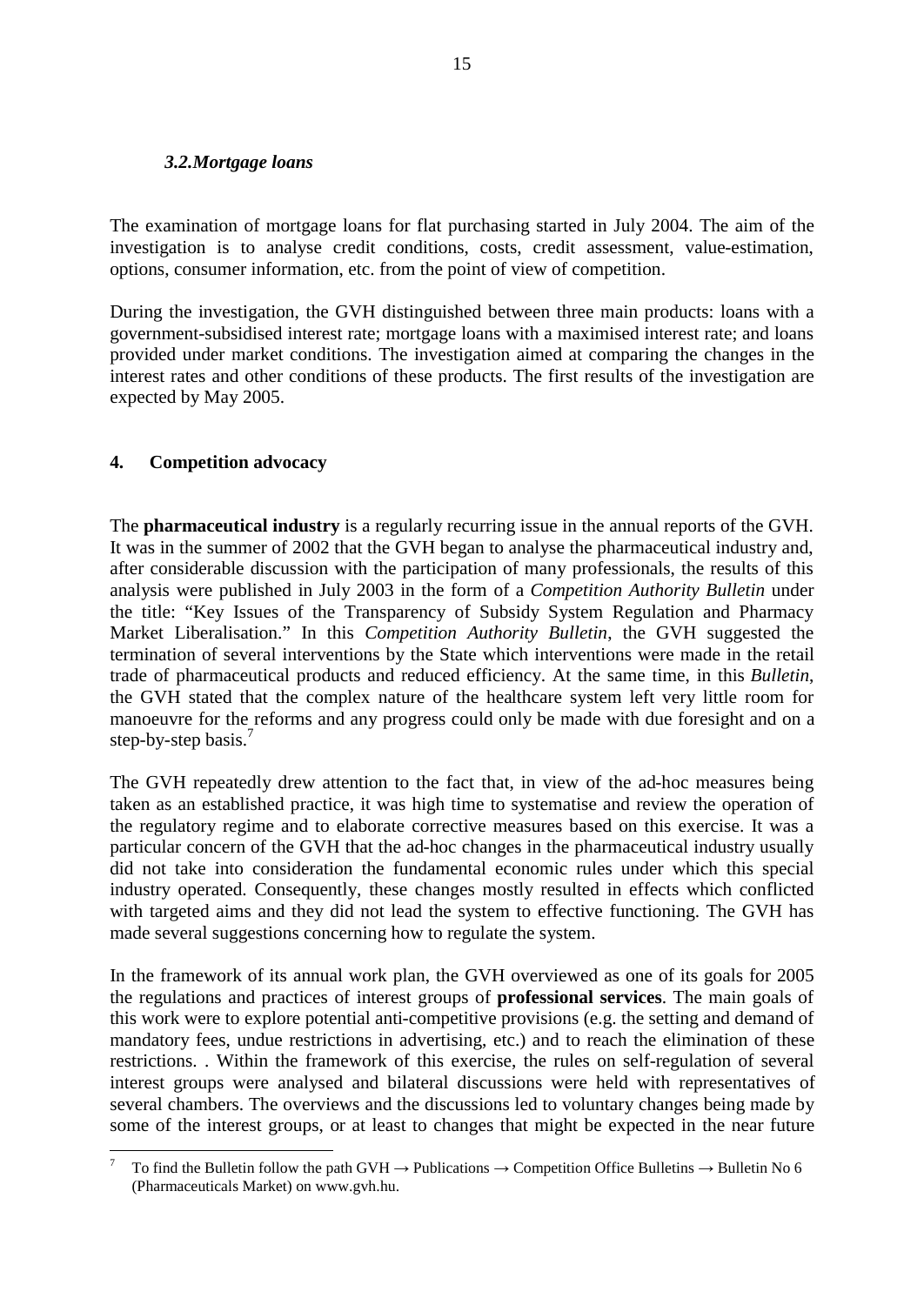(engineers, pharmacists, physicians). In the case of some other interest groups, like attorneys and auditors, the GVH was compelled to initiate proceedings, while in other cases the competition advocacy seemed to be successful. In the framework of this project, the GVH also aims to initiate discussions with the relevant regulatory authorities in order to dismantle regulations, which might give rise to competition concerns and which cannot be supported by the public interest.

In its competition advocacy (by exercising its powers to provide opinions to draft pieces of legislation), the GVH always focuses on the competitive conditions of the market as they are affected by the regulation. Where  $-$  as a result of the planned regulatory step  $-$  market entry possibilities would change, the GVH ponders whether the regulatory intervention would be in compliance with the regulatory means and whether these would bring about disproportionate competition restrictions compared to the expected results. Regrettably, on several occasions, the GVH may only have the possibility of expressing its views at a later stage of the preparatory work of the regulation, when the basic concept targeted by the regulation cannot be modified. Consequently a positive influence in expressing its opinion can rarely be reported.

Commenting on the draft of the Act on the **Activities of Bodyguard and Security Services,** the GVH drew attention to a Communication of the European Commission.<sup>8</sup> According to the Communication, recommendations concerning the minimum level of fees can be interpreted as practices having an anti-competitive character, and the restriction of price competition in this way is unjustified. As a result of the comments made by the GVH, this authorisation disappeared from the final version of the draft which was discussed by Parliament.

Concerning the bill on the **activity of forensic experts** and the amendment to other related regulations, the GVH managed to have its earlier comments built into the version which was submitted to Parliament. As a result of this, the direction of the amendments are procompetitive in nature in the regulation of this kind of services.

Extensive competition advocacy was carried out by the GVH in the field of **infocommunications**. In order to safeguard competition consistently and to promote the uniform application of legislation in this particular area, the Act on Electronic Communications requires close co-operation between the GVH and the National Communications Authority ("NRA"). In the framework of this co-operation, the GVH participates in the examination of communications markets and also in the identification of service providers having significant market power ("SMP"). The GVH expressed its concerns *inter alia* regarding the draft measure of examining the retail markets of fixed-line telephony services since, due to the problems of the methodology, improper identification of service providers with SMP might occur in the GVH's view. The basic problem stemmed from the fact that the NRA had not made an in-depth analysis of each relevant geographical market, and thus it necessarily could not make an adequate assessment on dominance. The GVH therefore proposed to the NRA that it conduct a more detailed analysis separately in respect of each of the relevant markets.

An even more significant part of the statement of the GVH concerned an obligation contained in the draft measure. The NRA intended to prevent SMP operators from aplying excessive prices in the **retail market of fixed-line telephony** access for residential customers by way of

<sup>8</sup> Communication from the Commission: "Report on Competition on the Professional Services" COM(2004) 83 final.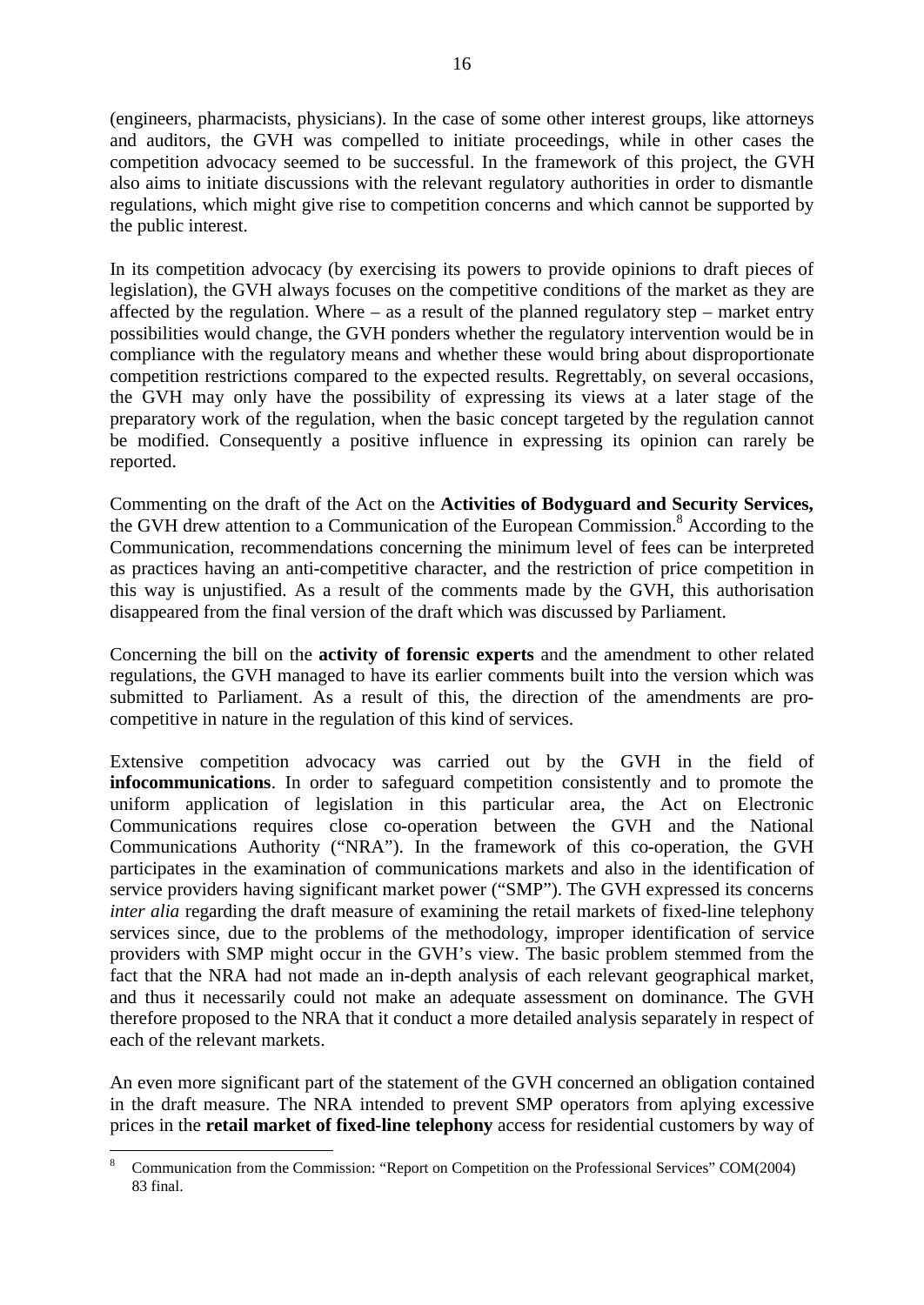a regulation, which was similar to a price-cap regulation. However the GVH found, in competition law proceedings against one of the undertakings concerned by the draft measure, that prices of this type of access service were lower than the respective prices of local loops (due to the lack of tariff rebalancing in Hungary). Hence the GVH proposed that the NRA rethink imposing the obligation, which might lead to a price squeeze situation in the retail and the respective wholesale markets (which is the local loop unbundling market). The NRA did not follow the GVH's propositions.

In its earlier annual reports, the GVH repeatedly made recommendations to the Parliament on how to remedy certain anomalies experienced on the markets of **cable TV service**. There are repeated complaints of the consumers year by year, which cannot be efficiently resolved by the means available to the GVH. The problems in this area stem from the specific structure of the market, since the service providers are typically in a monopolistic or dominant position. Ordered by the Parliament, the Ministry of Informatics and Communications jointly with the Ministry of National Cultural Heritage (and with the involvement of the GVH) began to analyse the scope of the necessary regulation. In the planned framework, the GVH is willing to support the idea of self-regulation (e.g. in respect of general contractual terms). The GVH considers that passing a separate Act on broadcasting is not really timely at the moment, but the whole question should be regulated under the general rules on communications, in a regulation which would be necessarily neutral as regards different technologies.

The GVH basically supported the draft of the Act on **Rail Transport,** which aimed at further liberalising this sector. Commenting on the bill, the GVH supported the planned structural separation of the infrastructure management from the train operators. At the same time, the GVH objected to the vague definition of the legal status of the Capacity Allocation Body, since entrepreneurial and regulatory elements were mixed in the planned solution concerning the activities of this body. Further, the GVH stressed that the capacity allocator should be able to operate independently, having sufficient power to fulfil its tasks, and the same applies to the sectoral Regulatory Body. As a consequence of the comments made by the GVH and also by some governmental organisations participating in the co-ordination of the preparation of the bill, the submitting Ministry withdrew the bill for revision.

# **5. Competition culture**

The GVH also attached great importance to its activity pursued on scientific fora and in the **education** of competition law and policy in 2004. Several staff members of the GVH regularly tutor or lecture on competition law- and policy-related subjects in university level education, or give lectures to interested professionals.

The GVH is one of the founding members of the **Hungarian Association of Competition**  Law ("HACL"), which is the Hungarian branch of the "Ligue Internationale du Droit de la Concurrence" ("LIDC"). The GVH further contributes to the development of competition culture in the framework of the activity of the HACL, by hosting regularly the events of the Association. In Autumn 2004, the LIDC organised its Annual Conference in Budapest, and the GVH supported this event in many ways (among others, financially).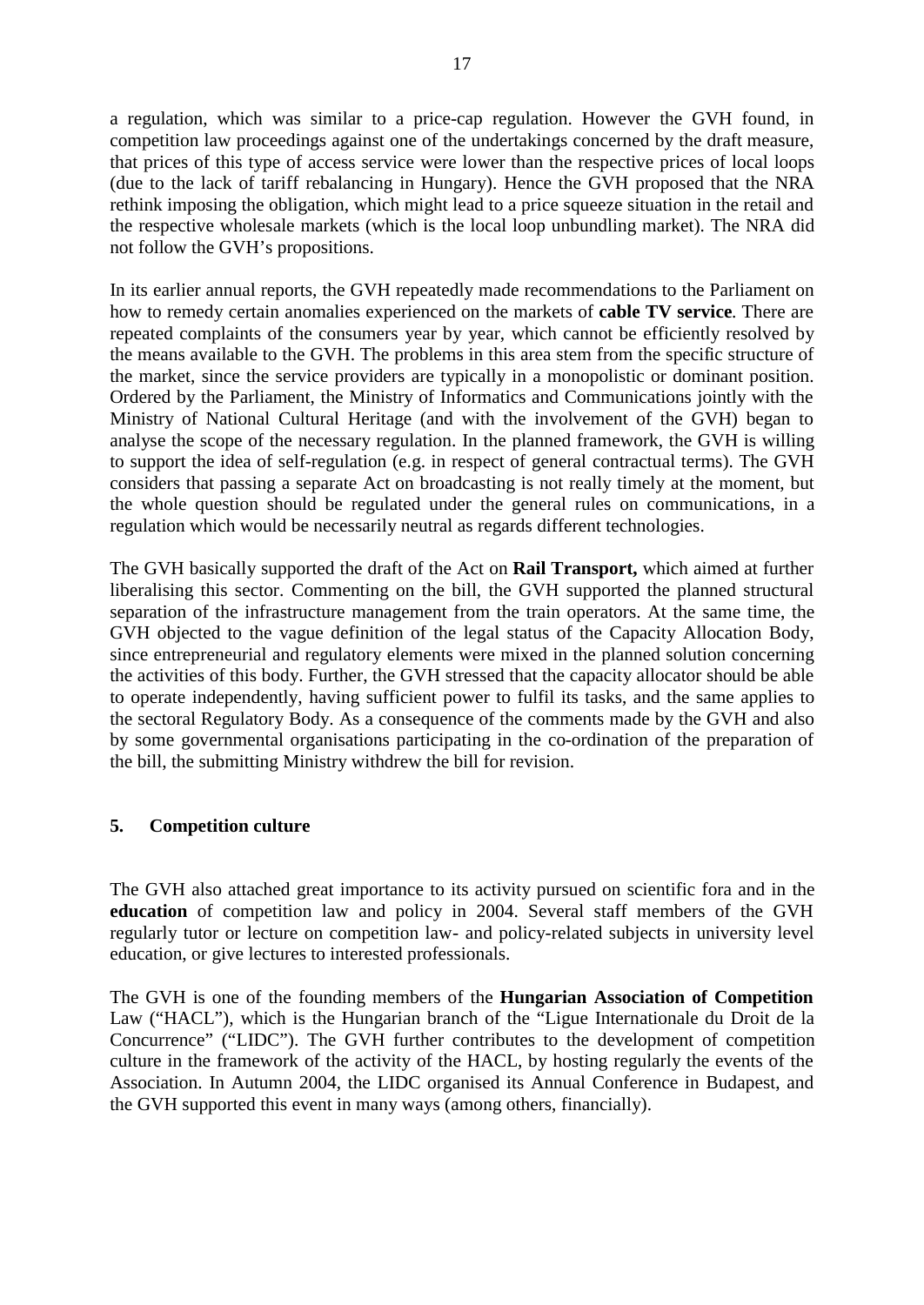Adjusting itself to the changes in law-enforcement conditions due to EU accession , the GVH supplemented the informative and the legal background pages on its **website**. 9 In this way the homepage provides a comprehensive overview of the rules relating to Hungarian undertakings under both national and European competition law. Visits to the homepage have dynamically increased, with 90,000 registered visitors in 2004 meaning double the total compared to 2003.

18

The organisation of an international conference about the application of Community competition rules in Hungary was an outstanding event in March 2004. Mario Monti, the then European Competition Commissioner, also participated and, by underlining the importance of competition law and its consistent enforcement with his lecture, he attracted wide professional interest on the eve of accession.

The Inquiries Service of the GVH has an important role in providing information about the operation and approach to market competition of the authority. The Inquiries Service informs enquirers about substantive law questions, procedural issues and also about how the authority interprets certain professional topics – in this way it contributes substantially to the improvement of the efficiency of competition-law enforcement. During 2004, more than 1600 inquiries were made to the Service through electronic mail and direct contacts.

In 2004, based on an assignment from the GVH, the research institute TÁRKI prepared a survey about to determine the extent to which Hungarian competition law was known by the public. The research aimed at mapping the opinion of the general public, journalists of the economic press, businesses and the legal profession. Almost all the interviewees among the lawyers and journalists of the economic press had already "encountered" the Competition Act. Nine out of ten lawyers were able to recognise the most serious infringements of competition law (consumer fraud, market sharing, price cartels, abusive practices). The awareness of CEOs was also good in general, with more than 80% or almost all of them having already heard about the Competition Act or the Competition Authority, respectively. At the same time, many of them were not informed in respect of the detailed rules of the law. Consequently, there is much to do for the further improvement of competition culture. This seems to be an extremely important task for the years ahead, since the private enforcement of competition law presupposes that attorneys and businesses have a broader knowledge about this enforcement possibility of competition law.

# **6. Co-operation**

# *6.1. Co-operation with national institutions*

In 2004 the GVH co-operated  $-$  e.g. in the process of drafting legislation; in obtaining information in antitrust or merger cases, etc. – with a number of institutions at the national level: with the Hungarian Communications Authority; the Ministry of Information Processing and Communications; the State Secretariat for Infocommunications Regulation; the Hungarian Energy Office; the Parliamentary Commissioner for Data Protection and Freedom of Information; the Hungarian Financial Supervisory Authority; the General Inspectorate for Consumer Protection; the Council for Public Procurement; the Hungarian Privatisation and

 $\overline{a}$ 9 http://www.gvh.hu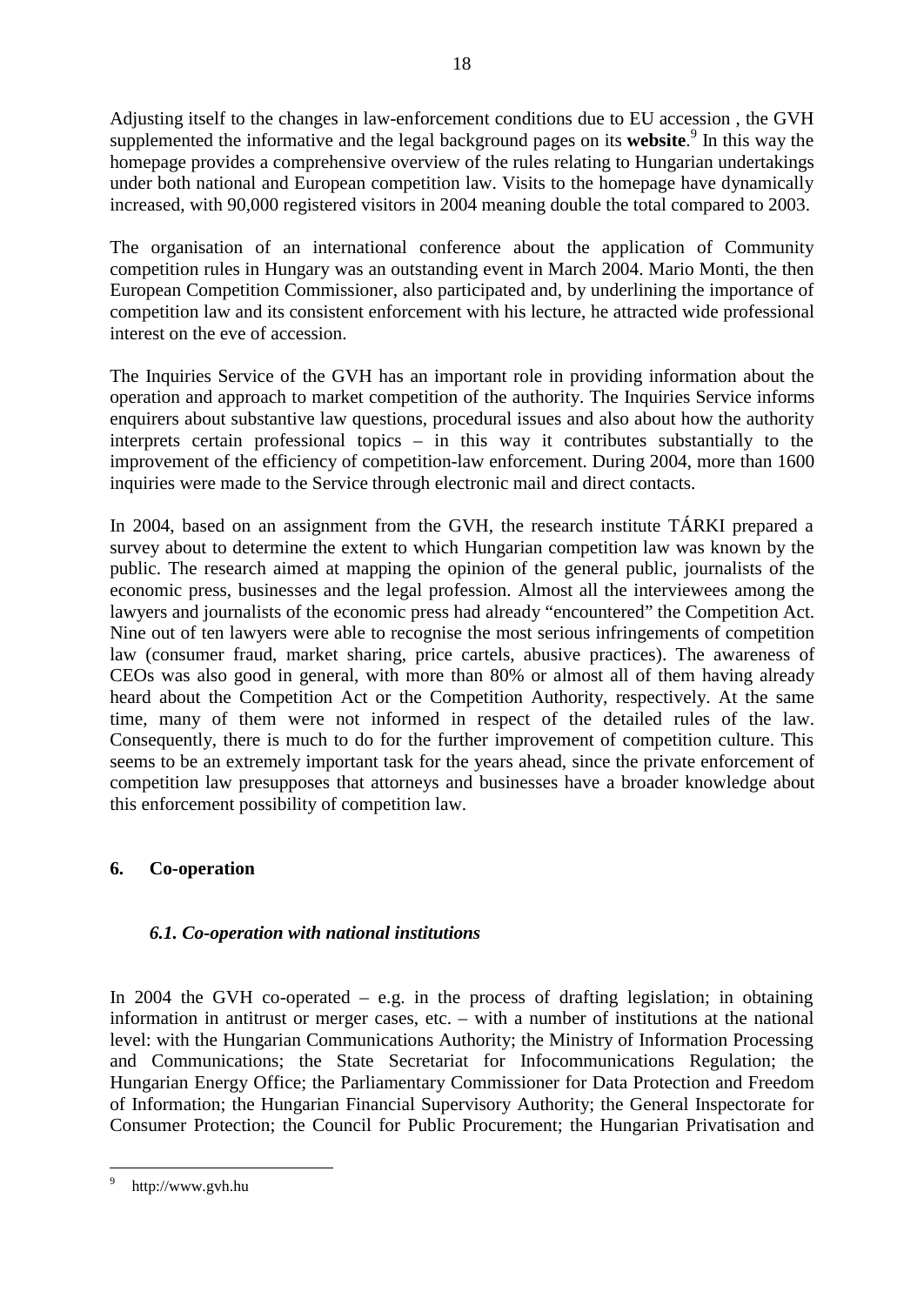State Holding Company; the Association of Advertisers; the Council of Self-Regulatory Advertisers; the Forum of Industrial Consumers of Energy; as well as with several associations active on the various markets.

## *6.2. Co-operation at international level*

In 2004, one of the most important parts in the international co-operation activities of the GVH was its participation in the European Competition Network ("ECN"). However, it must be mentioned that the GVH already took an active role in preparing the detailed rules of the EC competition law enforcement reform before 1 May 2004. After the accession of Hungary to the European Union, the GVH has taken and continues to take part in the activities of the EC working groups which deal with the interpretation and the development of law.

In the framework of the co-operation between the GVH and the OECD, the OECD Regional Centre for Competition was officially inaugurated in Budapest in February 2005. This Centre of the OECD is built on the expertise of the GVH, acquired in the last 15 years, in order to develop competition policy and competition advocacy in the Central, Eastern and South-Eastern European region, thus contributing to the advancement of competition law as well as to the overall economic welfare of countries in the region. In order to realise these aims, the Centre will mainly organise seminars and training programmes for experts of the competition authorities in the region. Moreover, the organisation of larger conferences is on the agenda, in which other Hungarian economic specialists will also be invited to participate. The establishment of the Centre in Budapest is a significant international recognition for the expertise of the GVH since, in addition to the OECD Centre in South Korea, which aims to assist the competition authorities of the Asian region, the Centre in Budapest is the second such centre established by the OECD.

Further, the GVH takes an active role in the working groups of the OECD Competition Committee.

The practice has continued, dating back to the past few years, according to which an expert of the GVH works for a year for the OECD Competition Committee.

After the establishment of the Central European Competition Initiative ("CECI"), which is a form of co-operation of the competition authorities of the Czech Republic, Poland, Slovakia, Slovenia and, as a "fellow traveller," Austria, the active role of the GVH played in CECI has continued. Within the CECI framework, workshops, seminars and conferences are organised on topics which are of common interest. These events are mostly initiated by the GVH and they often take place in Budapest. Two workshops, one on cartels in public procurement procedures and the other on supermarket-related issues, such as sales below cost and buyer power, were held in Budapest in September 2004 and in April 2005, respectively. In these events not only the CECI countries participated but also other competition authorities – such as the German, Austrian, Dutch, British and Irish – were represented.

During 2004 the GVH took an active role in the work of the International Competition Network ("ICN"). The manifestation of this was that the co-chairmanship of the Working Group on Cartels, established in April 2004, was given to the GVH together with DG COMP